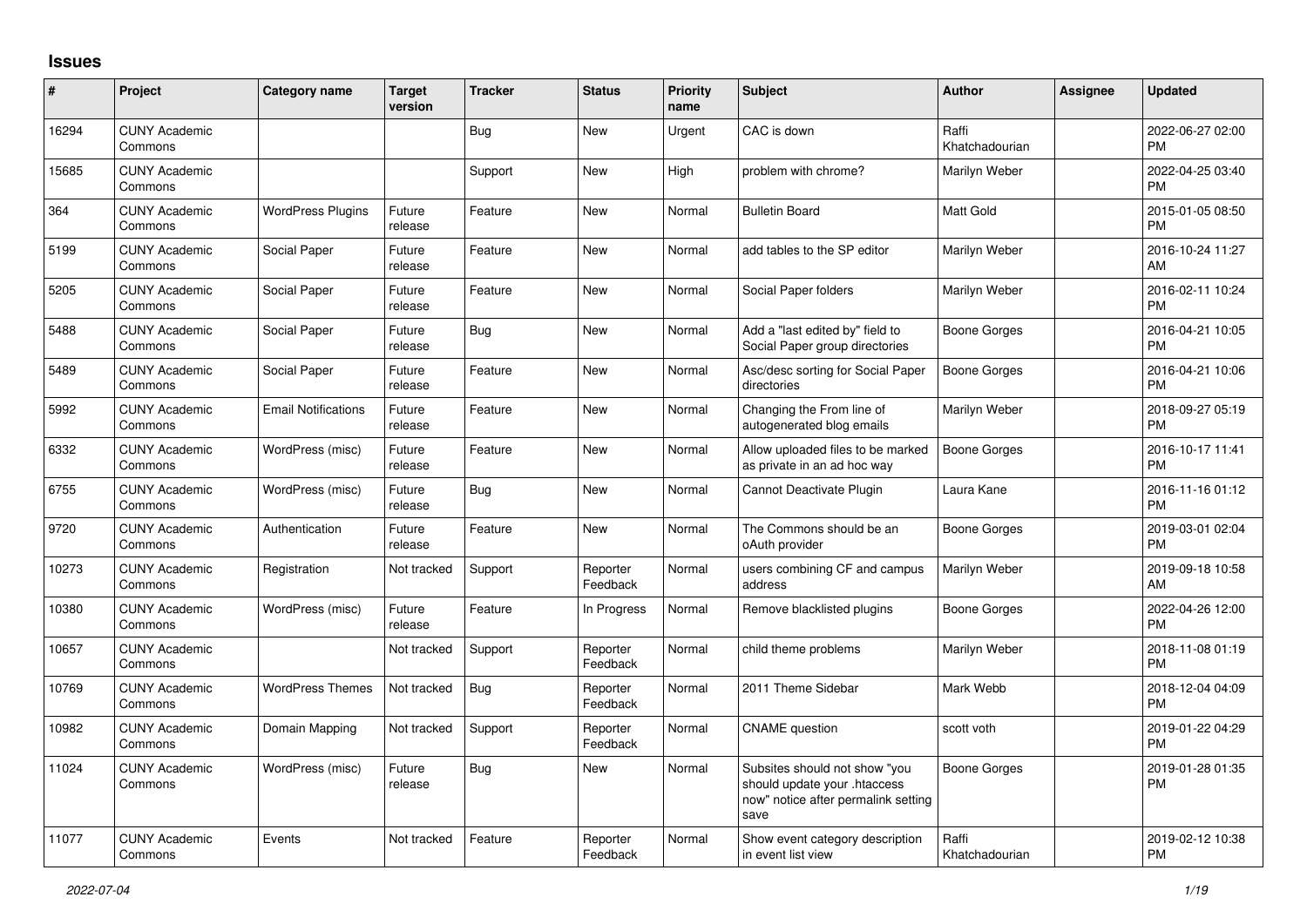| #     | <b>Project</b>                  | <b>Category name</b>      | <b>Target</b><br>version | <b>Tracker</b> | <b>Status</b>        | <b>Priority</b><br>name | <b>Subject</b>                                                                                | <b>Author</b> | <b>Assignee</b> | <b>Updated</b>                |
|-------|---------------------------------|---------------------------|--------------------------|----------------|----------------------|-------------------------|-----------------------------------------------------------------------------------------------|---------------|-----------------|-------------------------------|
| 11120 | <b>CUNY Academic</b><br>Commons | <b>WordPress Plugins</b>  | Not tracked              | Bug            | Reporter<br>Feedback | Normal                  | Events Manager Events Not<br>Showing Up                                                       | Mark Webb     |                 | 2019-02-27 04:10<br><b>PM</b> |
| 11131 | <b>CUNY Academic</b><br>Commons |                           | Future<br>release        | Feature        | Reporter<br>Feedback | Normal                  | Image Annotation Plugins                                                                      | Laurie Hurson |                 | 2019-02-26 11:33<br>AM        |
| 11392 | <b>CUNY Academic</b><br>Commons |                           | Future<br>release        | Bug            | New                  | Normal                  | Migrate users away from<br><b>StatPress</b>                                                   | Boone Gorges  |                 | 2019-04-23 03:53<br><b>PM</b> |
| 11415 | <b>CUNY Academic</b><br>Commons | <b>WordPress Plugins</b>  | Not tracked              | <b>Bug</b>     | Reporter<br>Feedback | Normal                  | <b>Blog Subscriptions in Jetpack</b>                                                          | Laurie Hurson |                 | 2019-05-14 10:34<br>AM        |
| 11509 | <b>CUNY Academic</b><br>Commons |                           | Not tracked              | Support        | Reporter<br>Feedback | Normal                  | deleted Page causing a Menu<br>problem?                                                       | Marilyn Weber |                 | 2019-06-04 09:54<br>AM        |
| 11519 | <b>CUNY Academic</b><br>Commons |                           | Not tracked              | Support        | Assigned             | Normal                  | comment option not appearing                                                                  | Marilyn Weber |                 | 2019-09-24 10:28<br>AM        |
| 11556 | <b>CUNY Academic</b><br>Commons | Courses                   | Not tracked              | Bug            | Reporter<br>Feedback | Normal                  | Instructor name given in course<br>listina                                                    | Tom Harbison  |                 | 2019-06-25 04:12<br><b>PM</b> |
| 11771 | <b>CUNY Academic</b><br>Commons |                           | Not tracked              | Support        | Reporter<br>Feedback | Normal                  | post displays in sections                                                                     | Marilyn Weber |                 | 2019-08-20 10:34<br>AM        |
| 11787 | <b>CUNY Academic</b><br>Commons |                           | Not tracked              | Support        | Reporter<br>Feedback | Normal                  | automated comments notifications<br>on ZenDesk                                                | Marilyn Weber |                 | 2019-08-26 06:18<br><b>PM</b> |
| 11788 | <b>CUNY Academic</b><br>Commons | <b>WordPress Plugins</b>  | Future<br>release        | Support        | Reporter<br>Feedback | Normal                  | Plugin Request - Browse Aloud                                                                 | scott voth    |                 | 2019-09-24 08:42<br>AM        |
| 11843 | <b>CUNY Academic</b><br>Commons | WordPress (misc)          | Future<br>release        | Design/UX      | <b>New</b>           | Normal                  | Tweaking the Gutenberg Editor<br>Interface                                                    | Laurie Hurson |                 | 2022-04-26 12:00<br><b>PM</b> |
| 11848 | <b>CUNY Academic</b><br>Commons |                           | Not tracked              | Support        | Hold                 | Normal                  | a Dean of Faculty wants to share<br>a large file                                              | Marilyn Weber |                 | 2019-09-24 08:44<br>AM        |
| 11860 | <b>CUNY Academic</b><br>Commons | Registration              | Future<br>release        | Feature        | New                  | Normal                  | Ensure Students Are Aware They<br>Can Use Aliases At Registration                             | scott voth    |                 | 2019-09-24 08:46<br>AM        |
| 12198 | <b>CUNY Academic</b><br>Commons |                           | Not tracked              | Bug            | Reporter<br>Feedback | Normal                  | Duplicate listing in My Sites                                                                 | Tom Harbison  |                 | 2019-12-09 05:50<br><b>PM</b> |
| 12328 | <b>CUNY Academic</b><br>Commons |                           | Not tracked              | Support        | New                  | Normal                  | Sign up Code for Non-CUNY<br>Faculty                                                          | Laurie Hurson |                 | 2020-01-28 10:25<br>AM        |
| 12350 | <b>CUNY Academic</b><br>Commons | <b>Blogs (BuddyPress)</b> | Not tracked              | Support        | Reporter<br>Feedback | Normal                  | URL creation problem                                                                          | Marilyn Weber |                 | 2020-02-03 11:27<br>AM        |
| 12352 | <b>CUNY Academic</b><br>Commons |                           | Not tracked              | Support        | <b>New</b>           | Normal                  | 'posts list" page builder block<br>option                                                     | Marilyn Weber |                 | 2020-02-03 01:29<br><b>PM</b> |
| 12360 | <b>CUNY Academic</b><br>Commons | <b>WordPress Themes</b>   | Not tracked              | <b>Bug</b>     | Reporter<br>Feedback | Normal                  | site just says "DANTE We are<br>currently in maintenance mode,<br>please check back shortly." | Marilyn Weber |                 | 2020-02-04 12:13<br><b>PM</b> |
| 12436 | <b>CUNY Academic</b><br>Commons |                           | Not tracked              | <b>Bug</b>     | Assigned             | Normal                  | Nightly system downtime                                                                       | Boone Gorges  |                 | 2020-08-01 09:30<br>AM        |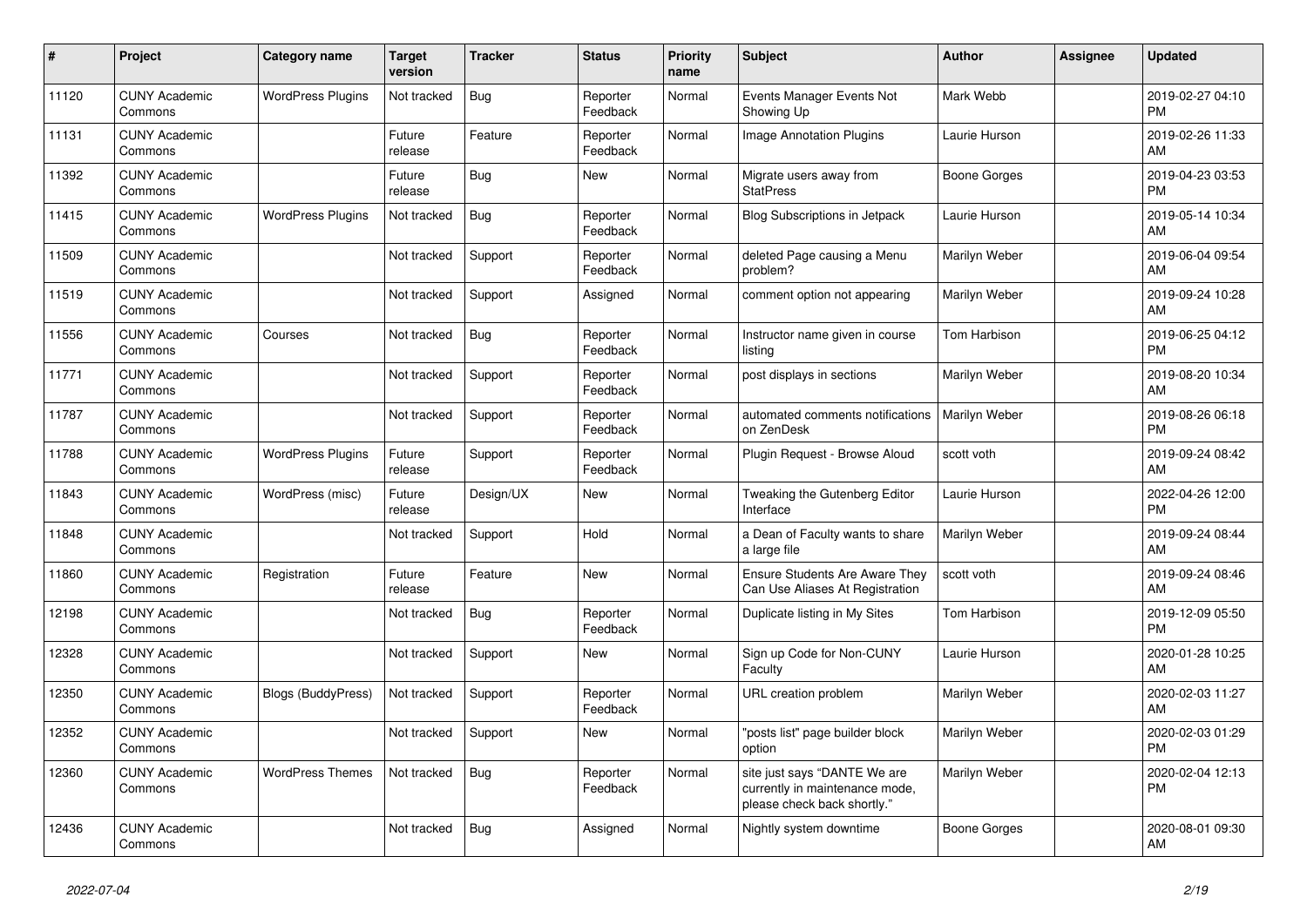| #     | Project                         | <b>Category name</b>     | Target<br>version | <b>Tracker</b> | <b>Status</b>        | <b>Priority</b><br>name | <b>Subject</b>                                                       | <b>Author</b>           | <b>Assignee</b> | <b>Updated</b>                |
|-------|---------------------------------|--------------------------|-------------------|----------------|----------------------|-------------------------|----------------------------------------------------------------------|-------------------------|-----------------|-------------------------------|
| 12573 | <b>CUNY Academic</b><br>Commons | <b>WordPress Plugins</b> | Future<br>release | Bug            | <b>New</b>           | Normal                  | <b>CommentPress Core Issues</b>                                      | scott voth              |                 | 2020-03-24 04:32<br><b>PM</b> |
| 13034 | <b>CUNY Academic</b><br>Commons |                          | Not tracked       | Support        | Reporter<br>Feedback | Normal                  | a site is asking people to join the<br>Commons to get a download     | Marilyn Weber           |                 | 2020-07-12 07:23<br>AM        |
| 13048 | <b>CUNY Academic</b><br>Commons | Shortcodes and<br>embeds | Future<br>release | Feature        | <b>New</b>           | Normal                  | Jupyter Notebooks support                                            | Boone Gorges            |                 | 2020-07-14 11:46<br>AM        |
| 13255 | <b>CUNY Academic</b><br>Commons |                          | Not tracked       | Support        | Reporter<br>Feedback | Normal                  | Accessibility problems                                               | Marilyn Weber           |                 | 2020-09-01 05:48<br><b>PM</b> |
| 13650 | <b>CUNY Academic</b><br>Commons | Group Library            | Future<br>release | Feature        | <b>New</b>           | Normal                  | Forum Attachments in Group<br>Library                                | Laurie Hurson           |                 | 2021-11-19 12:30<br><b>PM</b> |
| 13975 | <b>CUNY Academic</b><br>Commons | Social Paper             | Not tracked       | Support        | Reporter<br>Feedback | Normal                  | can't approve comments on Social<br>Paper paper                      | Marilyn Weber           |                 | 2021-02-12 09:33<br><b>AM</b> |
| 14074 | <b>CUNY Academic</b><br>Commons | WordPress (misc)         | Not tracked       | Support        | Reporter<br>Feedback | Normal                  | page password protection problem                                     | Marilyn Weber           |                 | 2021-03-02 11:03<br>AM        |
| 14398 | <b>CUNY Academic</b><br>Commons |                          | Not tracked       | Support        | Reporter<br>Feedback | Normal                  | Events plug-in notification problem                                  | Marilyn Weber           |                 | 2021-05-11 11:21<br>AM        |
| 14538 | <b>CUNY Academic</b><br>Commons |                          | Not tracked       | Support        | Reporter<br>Feedback | Normal                  | <b>Weebly To Commons</b>                                             | Laurie Hurson           |                 | 2021-09-14 10:47<br>AM        |
| 14629 | <b>CUNY Academic</b><br>Commons |                          | Not tracked       | <b>Bug</b>     | Reporter<br>Feedback | Normal                  | Possible Post Order Bug?                                             | <b>Syelle Graves</b>    |                 | 2021-09-14 10:47<br>AM        |
| 14784 | <b>CUNY Academic</b><br>Commons |                          |                   | Support        | Reporter<br>Feedback | Normal                  | User report of logo problem when<br>using Customizer theme           | Marilyn Weber           |                 | 2021-09-17 10:25<br>AM        |
| 14792 | <b>CUNY Academic</b><br>Commons |                          |                   | <b>Bug</b>     | New                  | Normal                  | Inconsistent email notifications<br>from gravity forms               | Raffi<br>Khatchadourian |                 | 2021-10-04 01:50<br><b>PM</b> |
| 14842 | <b>CUNY Academic</b><br>Commons |                          | Not tracked       | Support        | Reporter<br>Feedback | Normal                  | Question about widgets and block<br>editor                           | Gina Cherry             |                 | 2021-10-06 03:01<br><b>PM</b> |
| 14900 | <b>CUNY Academic</b><br>Commons |                          | Not tracked       | Support        | Reporter<br>Feedback | Normal                  | previous theme?                                                      | Marilyn Weber           |                 | 2021-10-25 10:31<br>AM        |
| 14911 | <b>CUNY Academic</b><br>Commons | <b>WordPress Themes</b>  | Not tracked       | Support        | <b>New</b>           | Normal                  | Twentytwentyone theme                                                | Marilyn Weber           |                 | 2021-10-28 10:37<br>AM        |
| 14936 | <b>CUNY Academic</b><br>Commons |                          |                   | Bug            | <b>New</b>           | Normal                  | Commons websites blocked by<br>SPS campus network                    | Laurie Hurson           |                 | 2021-11-03 03:57<br><b>PM</b> |
| 14940 | <b>CUNY Academic</b><br>Commons |                          |                   | Bug            | <b>New</b>           | Normal                  | Discrepancy between Commons<br>profile "sites" and actual # of sites | Laurie Hurson           |                 | 2021-11-08 11:09<br>AM        |
| 15045 | <b>CUNY Academic</b><br>Commons |                          |                   | Support        | <b>New</b>           | Normal                  | no result for KCeL in the search<br>box on the commons               | Marilyn Weber           |                 | 2021-12-10 11:29<br>AM        |
| 15169 | <b>CUNY Academic</b><br>Commons |                          | 2.0.3             | Support        | Reporter<br>Feedback | Normal                  | new Prelude website zipfiles for<br>custom theme and other files.    | Marilyn Weber           |                 | 2022-06-29 11:32<br>AM        |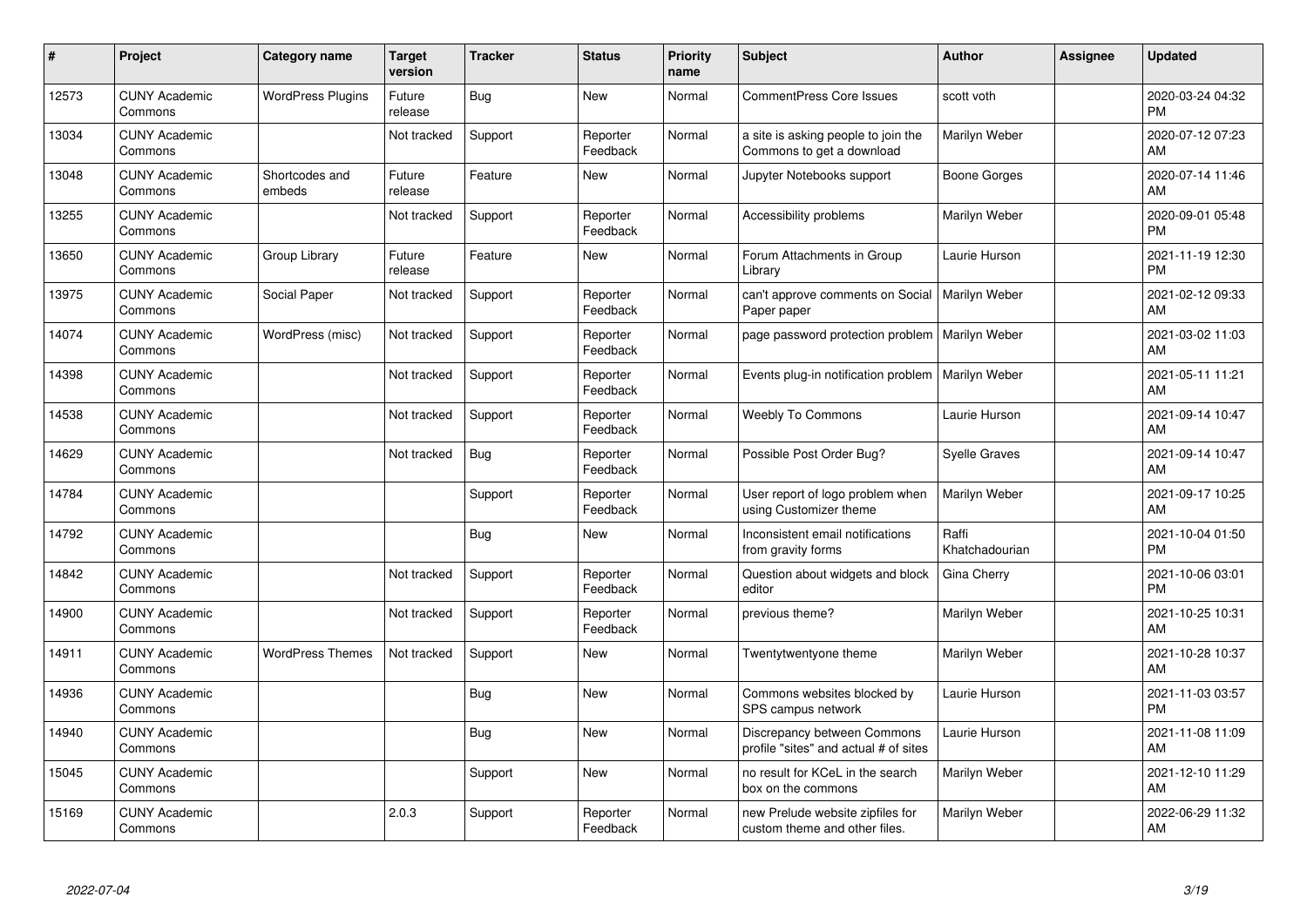| #     | Project                         | <b>Category name</b>     | <b>Target</b><br>version | <b>Tracker</b> | <b>Status</b>        | <b>Priority</b><br>name | <b>Subject</b>                                                                             | <b>Author</b>           | Assignee          | <b>Updated</b>                |
|-------|---------------------------------|--------------------------|--------------------------|----------------|----------------------|-------------------------|--------------------------------------------------------------------------------------------|-------------------------|-------------------|-------------------------------|
| 15176 | <b>CUNY Academic</b><br>Commons |                          | Not tracked              | Support        | Reporter<br>Feedback | Normal                  | Archiving Q Writing & Old<br>Wordpress Sites on the Commons                                | Laurie Hurson           |                   | 2022-02-08 10:28<br>AM        |
| 15260 | <b>CUNY Academic</b><br>Commons |                          |                          | Support        | Reporter<br>Feedback | Normal                  | Diacritical markings   European<br><b>Stages</b>                                           | Marilyn Weber           |                   | 2022-02-04 08:16<br>AM        |
| 15370 | <b>CUNY Academic</b><br>Commons |                          |                          | Support        | Reporter<br>Feedback | Normal                  | All-in-One Event Calendar?                                                                 | Marilyn Weber           |                   | 2022-02-17 11:03<br>AM        |
| 15565 | <b>CUNY Academic</b><br>Commons |                          |                          | Support        | <b>New</b>           | Normal                  | Events - send updates to an email<br>listserv                                              | Marilyn Weber           |                   | 2022-03-10 01:06<br><b>PM</b> |
| 15613 | <b>CUNY Academic</b><br>Commons |                          | 2.0.3                    | Feature        | Reporter<br>Feedback | Normal                  | Adding "Passster" plugin                                                                   | Laurie Hurson           |                   | 2022-06-29 11:32<br>AM        |
| 15655 | <b>CUNY Academic</b><br>Commons |                          | 2.0.3                    | Support        | Reporter<br>Feedback | Normal                  | Event Aggregator plugin?                                                                   | Marilyn Weber           |                   | 2022-06-29 11:32<br>AM        |
| 15757 | <b>CUNY Academic</b><br>Commons |                          |                          | <b>Bug</b>     | <b>New</b>           | Normal                  | Members # do not match                                                                     | Laurie Hurson           |                   | 2022-03-30 04:52<br><b>PM</b> |
| 15816 | <b>CUNY Academic</b><br>Commons |                          | Not tracked              | Support        | <b>New</b>           | Normal                  | slow loading at SPS                                                                        | Marilyn Weber           |                   | 2022-04-05 01:26<br><b>PM</b> |
| 15923 | <b>CUNY Academic</b><br>Commons |                          | Not tracked              | Feature        | Reporter<br>Feedback | Normal                  | <b>Bellows Plugin Adjustments</b>                                                          | Laurie Hurson           |                   | 2022-04-20 10:10<br>AM        |
| 16099 | <b>CUNY Academic</b><br>Commons |                          |                          | Support        | Reporter<br>Feedback | Normal                  | request for Newsletter Glue                                                                | Marilyn Weber           |                   | 2022-05-13 12:14<br><b>PM</b> |
| 16255 | <b>CUNY Academic</b><br>Commons | WordPress (misc)         |                          | Bug            | <b>New</b>           | Normal                  | Need to define 'MULTISITE'<br>constant in wp-config.php                                    | Raymond Hoh             |                   | 2022-06-19 09:31<br>AM        |
| 16290 | <b>CUNY Academic</b><br>Commons |                          |                          | Feature        | Reporter<br>Feedback | Normal                  | Add Table Of Contents Block<br>plug-in                                                     | Raffi<br>Khatchadourian |                   | 2022-06-24 10:26<br>AM        |
| 16314 | <b>CUNY Academic</b><br>Commons | <b>WordPress Plugins</b> |                          | Feature        | <b>New</b>           | Normal                  | Install Multicollab plug-in?                                                               | Raffi<br>Khatchadourian |                   | 2022-06-29 03:44<br><b>PM</b> |
| 16318 | <b>CUNY Academic</b><br>Commons |                          |                          | Bug            | <b>New</b>           | Normal                  | Unable to Access block editor or<br>embed YouTube videos in new<br>pages, in one site only | <b>Syelle Graves</b>    |                   | 2022-07-01 06:53<br><b>PM</b> |
| 6356  | <b>CUNY Academic</b><br>Commons | <b>WordPress Plugins</b> | Future<br>release        | Bug            | Reporter<br>Feedback | Low                     | Should Subscribe2 be<br>deprecated?                                                        | Luke Waltzer            |                   | 2017-03-20 12:20<br><b>PM</b> |
| 13912 | <b>CUNY Academic</b><br>Commons |                          | Not tracked              | Feature        | Hold                 | Low                     | posting "missed schedule"                                                                  | Marilyn Weber           |                   | 2021-02-23 10:46<br>AM        |
| 2576  | <b>NYCDH Community</b><br>Site  |                          |                          | Bug            | Hold                 | Low                     | Test Next Button in Javascript<br><b>Tutorial Under Activities</b>                         | <b>Mark Newton</b>      | Alex Gil          | 2013-05-18 02:55<br><b>PM</b> |
| 2577  | <b>NYCDH Community</b><br>Site  |                          |                          | Feature        | Assigned             | Low                     | Investigate Potential to Add Links<br>to the Forum                                         | <b>Mark Newton</b>      | Alex Gil          | 2013-05-16 09:40<br><b>PM</b> |
| 11968 | JustPublics@365<br>MediaCamp    |                          |                          | Feature        | <b>New</b>           | Normal                  | Nanoscience Retractable Display<br>Unit                                                    | Donald Cherry           | Bonnie<br>Eissner | 2021-02-19 08:50<br>AM        |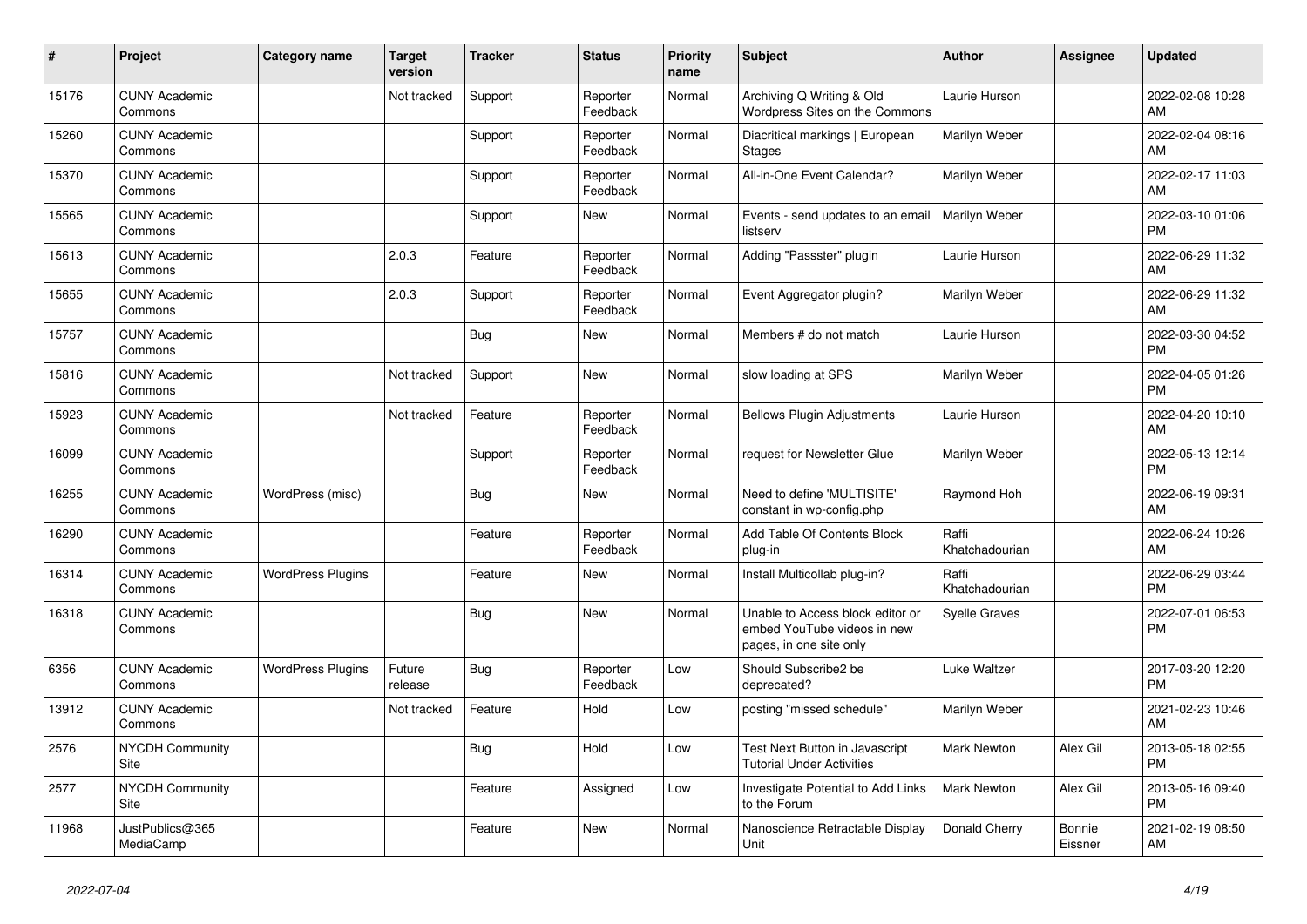| $\vert$ # | Project                         | <b>Category name</b>           | <b>Target</b><br>version | <b>Tracker</b> | <b>Status</b>        | Priority<br>name | <b>Subject</b>                                                              | <b>Author</b>      | <b>Assignee</b> | <b>Updated</b>                |
|-----------|---------------------------------|--------------------------------|--------------------------|----------------|----------------------|------------------|-----------------------------------------------------------------------------|--------------------|-----------------|-------------------------------|
| 3230      | <b>CUNY Academic</b><br>Commons | Internal Tools and<br>Workflow | Not tracked              | Feature        | Assigned             | High             | Scripts for quicker<br>provisioning/updating of<br>development environments | Boone Gorges       | Boone<br>Gorges | 2016-01-26 04:54<br><b>PM</b> |
| 10678     | <b>CUNY Academic</b><br>Commons |                                | Not tracked              | Bug            | Reporter<br>Feedback | High             | Newsletter Plugin Not Sending<br>Out Newsletters                            | Mark Webb          | Boone<br>Gorges | 2019-09-16 09:38<br><b>PM</b> |
| 287       | <b>CUNY Academic</b><br>Commons | WordPress (misc)               | Future<br>release        | Feature        | Assigned             | Normal           | Create troubleshooting tool for<br>account sign-up                          | Matt Gold          | Boone<br>Gorges | 2015-11-09 06:17<br><b>PM</b> |
| 377       | <b>CUNY Academic</b><br>Commons | BuddyPress (misc)              | Future<br>release        | Feature        | Assigned             | Normal           | Like buttons                                                                | Matt Gold          | Boone<br>Gorges | 2010-11-16 05:13<br><b>PM</b> |
| 435       | <b>CUNY Academic</b><br>Commons | BuddyPress (misc)              | Future<br>release        | Feature        | Assigned             | Normal           | Include Avatar Images in Forum<br><b>Post Notification Emails</b>           | Matt Gold          | Boone<br>Gorges | 2010-12-08 12:40<br><b>PM</b> |
| 500       | <b>CUNY Academic</b><br>Commons | BuddyPress (misc)              | Future<br>release        | Feature        | Assigned             | Normal           | Export Group Data                                                           | Matt Gold          | Boone<br>Gorges | 2010-12-19 12:09<br><b>PM</b> |
| 554       | <b>CUNY Academic</b><br>Commons | BuddyPress (misc)              | Future<br>release        | Feature        | Assigned             | Normal           | Add Trackback notifications to<br>site-wide activity feed                   | <b>Matt Gold</b>   | Boone<br>Gorges | 2015-11-09 06:19<br><b>PM</b> |
| 585       | <b>CUNY Academic</b><br>Commons | Group Forums                   | Future<br>release        | Feature        | Assigned             | Normal           | Merge Forum Topics                                                          | Sarah Morgano      | Boone<br>Gorges | 2011-07-06 04:11<br><b>PM</b> |
| 599       | <b>CUNY Academic</b><br>Commons | BuddyPress (misc)              | Future<br>release        | Feature        | Assigned             | Normal           | Consider adding rating plugins for<br><b>BuddyPress/BBPress</b>             | <b>Matt Gold</b>   | Boone<br>Gorges | 2011-08-22 06:50<br><b>PM</b> |
| 618       | <b>CUNY Academic</b><br>Commons | <b>BuddyPress Docs</b>         | Future<br>release        | Feature        | Assigned             | Normal           | BuddyPress Docs: export formats                                             | Boone Gorges       | Boone<br>Gorges | 2015-11-09 05:38<br><b>PM</b> |
| 635       | <b>CUNY Academic</b><br>Commons | BuddyPress (misc)              | Future<br>release        | Feature        | Assigned             | Normal           | Big Blue Button -<br>Videoconferencing in Groups and<br><b>Blogs</b>        | Matt Gold          | Boone<br>Gorges | 2011-03-14 03:24<br><b>PM</b> |
| 658       | <b>CUNY Academic</b><br>Commons | <b>WordPress Plugins</b>       | Future<br>release        | Feature        | Assigned             | Normal           | Rebulid Sitewide Tag Suggestion                                             | <b>Matt Gold</b>   | Boone<br>Gorges | 2015-01-05 08:47<br><b>PM</b> |
| 1422      | <b>CUNY Academic</b><br>Commons | <b>BuddyPress Docs</b>         | Future<br>release        | Feature        | Assigned             | Normal           | Make "created Doc" activity icons<br>non-mini                               | Boone Gorges       | Boone<br>Gorges | 2015-11-09 05:48<br><b>PM</b> |
| 1460      | <b>CUNY Academic</b><br>Commons | Analytics                      | Future<br>release        | Feature        | Assigned             | Normal           | <b>Update System Report</b>                                                 | <b>Brian Foote</b> | Boone<br>Gorges | 2015-11-09 06:13<br><b>PM</b> |
| 1508      | <b>CUNY Academic</b><br>Commons | WordPress (misc)               | Future<br>release        | Feature        | Assigned             | Normal           | Share login cookies across<br>mapped domains                                | Boone Gorges       | Boone<br>Gorges | 2012-07-02 12:12<br><b>PM</b> |
| 1744      | <b>CUNY Academic</b><br>Commons | <b>BuddyPress Docs</b>         | Future<br>release        | Feature        | Assigned             | Normal           | Spreadsheet-style Docs                                                      | Boone Gorges       | Boone<br>Gorges | 2015-11-09 06:13<br><b>PM</b> |
| 1888      | <b>CUNY Academic</b><br>Commons | Home Page                      | Future<br>release        | Feature        | Assigned             | Normal           | Refactor BP MPO Activity Filter to<br>support proper pagination             | Sarah Morgano      | Boone<br>Gorges | 2014-05-01 07:11<br><b>PM</b> |
| 2523      | <b>CUNY Academic</b><br>Commons | <b>BuddyPress Docs</b>         | Future<br>release        | Feature        | Assigned             | Normal           | Allow Users to Upload Images to<br><b>BP</b> Docs                           | <b>Matt Gold</b>   | Boone<br>Gorges | 2015-11-09 06:14<br>PM        |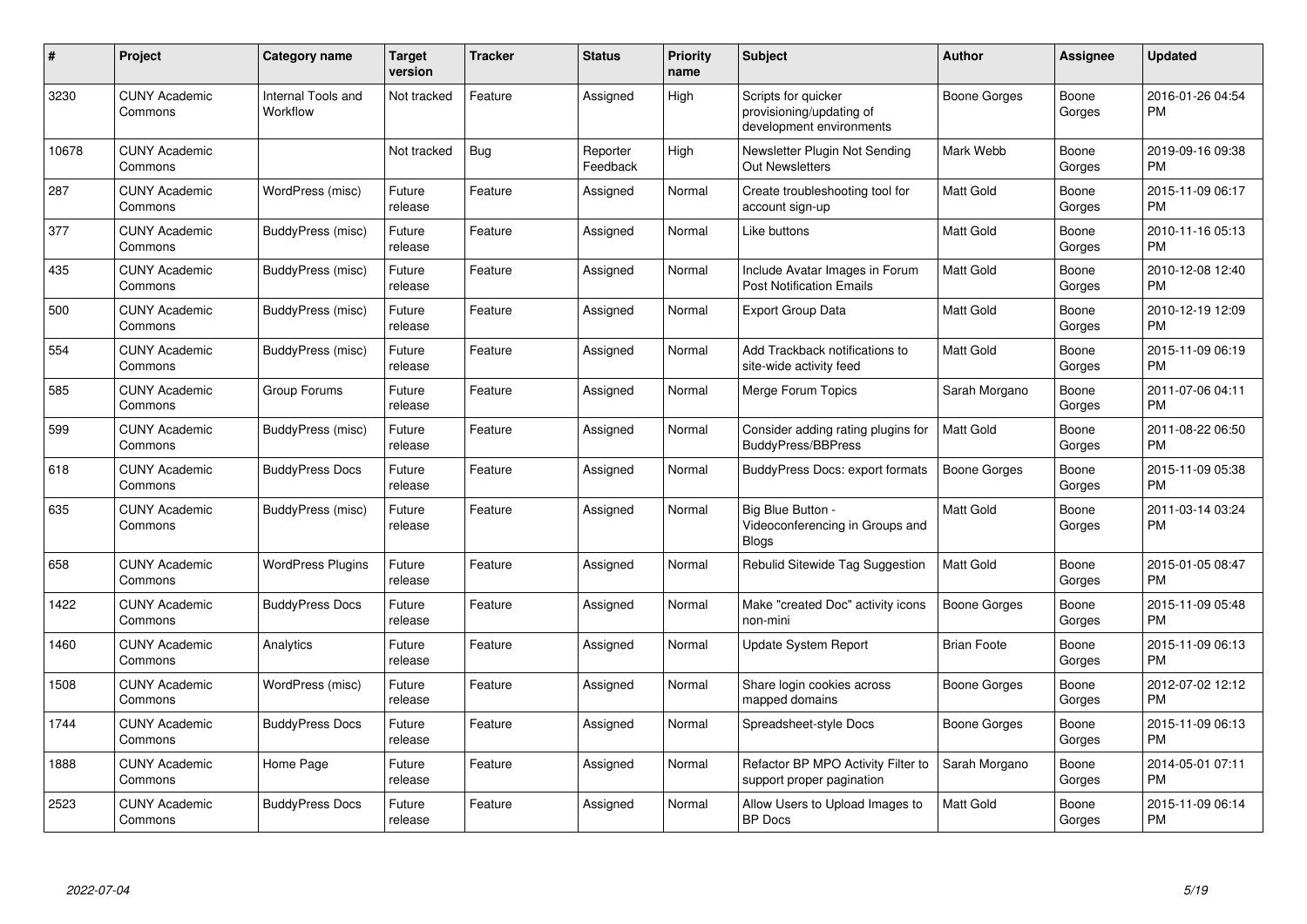| #    | Project                         | <b>Category name</b>    | <b>Target</b><br>version | <b>Tracker</b> | <b>Status</b>       | Priority<br>name | <b>Subject</b>                                                                    | Author                  | <b>Assignee</b> | <b>Updated</b>                |
|------|---------------------------------|-------------------------|--------------------------|----------------|---------------------|------------------|-----------------------------------------------------------------------------------|-------------------------|-----------------|-------------------------------|
| 2753 | <b>CUNY Academic</b><br>Commons | <b>Public Portfolio</b> | Future<br>release        | Feature        | <b>New</b>          | Normal           | Create actual actual tagification in<br>academic interests and other<br>fields    | Micki Kaufman           | Boone<br>Gorges | 2015-01-05 08:52<br><b>PM</b> |
| 3002 | <b>CUNY Academic</b><br>Commons | Search                  | Future<br>release        | Feature        | Assigned            | Normal           | Overhaul CAC search by using<br>external search appliance                         | <b>Boone Gorges</b>     | Boone<br>Gorges | 2020-07-15 03:05<br>PM.       |
| 3042 | <b>CUNY Academic</b><br>Commons | <b>Public Portfolio</b> | Future<br>release        | Feature        | Assigned            | Normal           | Browsing member interests                                                         | <b>Matt Gold</b>        | Boone<br>Gorges | 2015-03-21 09:04<br><b>PM</b> |
| 3193 | <b>CUNY Academic</b><br>Commons | Group Forums            | Future<br>release        | Feature        | Assigned            | Normal           | bbPress 2.x dynamic roles and<br><b>RBE</b>                                       | <b>Boone Gorges</b>     | Boone<br>Gorges | 2014-09-30 01:30<br><b>PM</b> |
| 3220 | <b>CUNY Academic</b><br>Commons | <b>Public Portfolio</b> | Future<br>release        | Feature        | Assigned            | Normal           | Add indent/outdent option to<br>Formatting Buttons on Profile<br>Page             | <b>Matt Gold</b>        | Boone<br>Gorges | 2014-05-21 10:39<br><b>PM</b> |
| 3308 | <b>CUNY Academic</b><br>Commons | Group Invitations       | Future<br>release        | Feature        | Assigned            | Normal           | Allow members to rescind group<br>invitations                                     | Matt Gold               | Boone<br>Gorges | 2015-04-01 08:53<br><b>PM</b> |
| 3419 | <b>CUNY Academic</b><br>Commons | Group Invitations       | 1.6.14                   | Bug            | Testing<br>Required | Normal           | Neatening the display of<br>messages on group requests                            | <b>Matt Gold</b>        | Boone<br>Gorges | 2014-09-01 09:29<br><b>PM</b> |
| 3475 | <b>CUNY Academic</b><br>Commons | Events                  | Future<br>release        | Feature        | Assigned            | Normal           | Request to add plugin to<br>streamline room<br>booking/appointment booking        | Naomi Barrettara        | Boone<br>Gorges | 2014-12-01 05:14<br><b>PM</b> |
| 3580 | <b>CUNY Academic</b><br>Commons | Group Blogs             | Future<br>release        | Feature        | New                 | Normal           | Multiple blogs per group                                                          | Boone Gorges            | Boone<br>Gorges | 2018-02-20 02:02<br><b>PM</b> |
| 3759 | <b>CUNY Academic</b><br>Commons | WordPress (misc)        | Future<br>release        | Feature        | Assigned            | Normal           | Review Interface for Adding Users<br>to Blogs                                     | <b>Matt Gold</b>        | Boone<br>Gorges | 2015-03-24 05:52<br><b>PM</b> |
| 3768 | <b>CUNY Academic</b><br>Commons | Public Portfolio        | Future<br>release        | Feature        | Assigned            | Normal           | Institutions/Past positions on<br>public portfolios                               | <b>Matt Gold</b>        | Boone<br>Gorges | 2018-04-23 10:44<br>AM        |
| 4053 | <b>CUNY Academic</b><br>Commons | Events                  | Future<br>release        | Feature        | Assigned            | Normal           | Create new tab for past events                                                    | <b>Matt Gold</b>        | Boone<br>Gorges | 2015-05-12 02:10<br><b>PM</b> |
| 4238 | <b>CUNY Academic</b><br>Commons | Events                  | Future<br>release        | Feature        | Assigned            | Normal           | Copy Events to Other Groups?                                                      | Matt Gold               | Boone<br>Gorges | 2015-07-02 10:08<br>AM        |
| 4481 | <b>CUNY Academic</b><br>Commons | Events                  | Future<br>release        | Feature        | New                 | Normal           | Group admins/mods should have<br>the ability to unlink an event from<br>the group | Boone Gorges            | Boone<br>Gorges | 2017-04-24 03:53<br><b>PM</b> |
| 4592 | <b>CUNY Academic</b><br>Commons | Events                  | Future<br>release        | Design/UX      | <b>New</b>          | Normal           | Event Creation - Venue Dropdown<br>Slow                                           | Samantha Raddatz        | Boone<br>Gorges | 2015-09-14 04:56<br><b>PM</b> |
| 4903 | <b>CUNY Academic</b><br>Commons | Events                  | Future<br>release        | Design/UX      | Assigned            | Normal           | Improving visual appearance of<br>event calendars                                 | Matt Gold               | Boone<br>Gorges | 2016-10-13 11:51<br>AM        |
| 4980 | <b>CUNY Academic</b><br>Commons | Home Page               | Future<br>release        | Feature        | Assigned            | Normal           | CAC Featured Content -- Adding<br>Randomization                                   | Matt Gold               | Boone<br>Gorges | 2016-12-12 03:01<br><b>PM</b> |
| 5182 | <b>CUNY Academic</b><br>Commons | Social Paper            | Future<br>release        | Design/UX      | New                 | Normal           | "Publishing" a private paper on<br>social paper?                                  | Raffi<br>Khatchadourian | Boone<br>Gorges | 2016-10-13 04:12<br><b>PM</b> |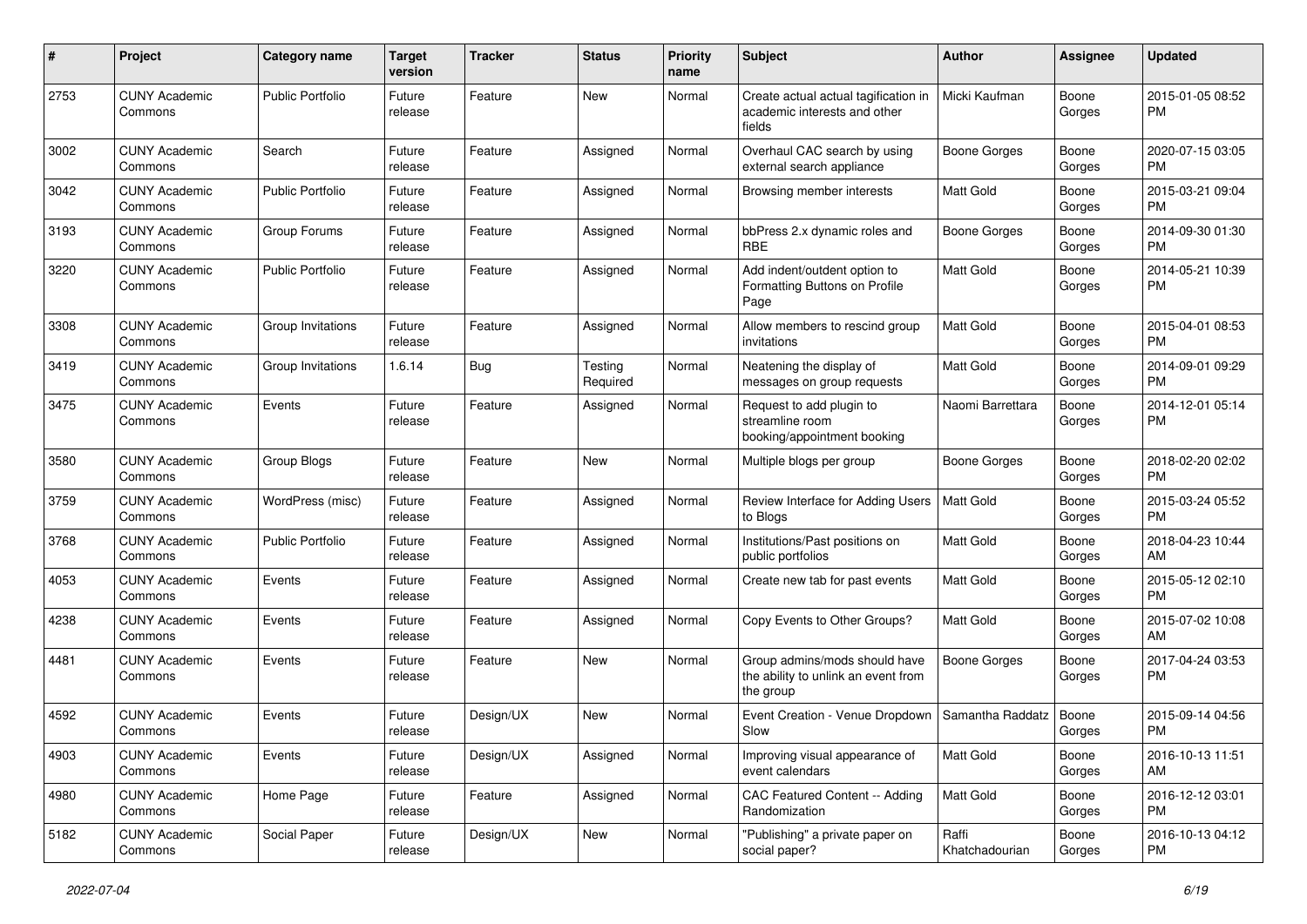| #    | Project                         | <b>Category name</b>      | <b>Target</b><br>version | <b>Tracker</b> | <b>Status</b>        | <b>Priority</b><br>name | <b>Subject</b>                                                                             | <b>Author</b>    | <b>Assignee</b> | <b>Updated</b>                |
|------|---------------------------------|---------------------------|--------------------------|----------------|----------------------|-------------------------|--------------------------------------------------------------------------------------------|------------------|-----------------|-------------------------------|
| 5234 | <b>CUNY Academic</b><br>Commons | Membership                | Future<br>release        | Feature        | Assigned             | Normal                  | Write Unconfirmed patch for WP                                                             | Boone Gorges     | Boone<br>Gorges | 2016-10-24 11:18<br>AM        |
| 5696 | <b>CUNY Academic</b><br>Commons | Events                    | Future<br>release        | Feature        | Assigned             | Normal                  | Events Calendar - display options<br>/ calendar aggregation                                | <b>Matt Gold</b> | Boone<br>Gorges | 2016-10-13 11:44<br>AM        |
| 6014 | <b>CUNY Academic</b><br>Commons | Publicity                 | Future<br>release        | Publicity      | Reporter<br>Feedback | Normal                  | Google search listing                                                                      | <b>Matt Gold</b> | Boone<br>Gorges | 2016-09-21 03:48<br><b>PM</b> |
| 7022 | <b>CUNY Academic</b><br>Commons | Announcements             | Future<br>release        | Bug            | New                  | Normal                  | Sitewide announcements should<br>be displayed on, and dismissable<br>from, mapped domains  | Boone Gorges     | Boone<br>Gorges | 2018-03-22 10:18<br>AM        |
| 7663 | <b>CUNY Academic</b><br>Commons | Social Paper              | Future<br>release        | Bug            | <b>New</b>           | Normal                  | Social Paper notifications not<br>formatted correctly on secondary<br>sites                | Boone Gorges     | Boone<br>Gorges | 2018-04-16 03:52<br><b>PM</b> |
| 7981 | <b>CUNY Academic</b><br>Commons | Social Paper              | Future<br>release        | Bug            | <b>New</b>           | Normal                  | Social Paper comments should<br>not go to spam                                             | Luke Waltzer     | Boone<br>Gorges | 2018-04-16 03:52<br><b>PM</b> |
| 8756 | <b>CUNY Academic</b><br>Commons | Group Blogs               | Future<br>release        | Feature        | Hold                 | Normal                  | Connect multiple blogs to one<br>group?                                                    | <b>Matt Gold</b> | Boone<br>Gorges | 2017-09-30 10:42<br>AM        |
| 8835 | <b>CUNY Academic</b><br>Commons | <b>Blogs (BuddyPress)</b> | Future<br>release        | Feature        | New                  | Normal                  | Extend cuny is shortlinks to sites                                                         | Luke Waltzer     | Boone<br>Gorges | 2022-04-26 11:59<br>AM        |
| 8836 | <b>CUNY Academic</b><br>Commons | <b>Blogs (BuddyPress)</b> | Future<br>release        | Feature        | Assigned             | Normal                  | Redesign site launch process                                                               | <b>Matt Gold</b> | Boone<br>Gorges | 2019-10-03 02:49<br><b>PM</b> |
| 8900 | <b>CUNY Academic</b><br>Commons | Accessibility             | Future<br>release        | Feature        | Assigned             | Normal                  | Look into tools to enforce<br>accessibility in WP environment                              | Matt Gold        | Boone<br>Gorges | 2022-04-26 11:59<br>AM        |
| 8901 | <b>CUNY Academic</b><br>Commons | Accessibility             | Future<br>release        | Feature        | Assigned             | Normal                  | Theme analysis for accessibility                                                           | <b>Matt Gold</b> | Boone<br>Gorges | 2022-04-26 11:59<br>AM        |
| 9207 | <b>CUNY Academic</b><br>Commons |                           | Future<br>release        | Support        | Reporter<br>Feedback | Normal                  | display dashboards made in<br>Tableau?                                                     | Marilyn Weber    | Boone<br>Gorges | 2018-04-10 10:42<br>AM        |
| 9211 | <b>CUNY Academic</b><br>Commons | <b>WordPress Plugins</b>  | Future<br>release        | Support        | Reporter<br>Feedback | Normal                  | Auto-Role Setting in Forum Plugin<br><b>Causing Some Confusion</b>                         | Luke Waltzer     | Boone<br>Gorges | 2018-03-13 11:44<br>AM        |
| 9289 | <b>CUNY Academic</b><br>Commons | <b>WordPress Plugins</b>  | Future<br>release        | Bug            | Reporter<br>Feedback | Normal                  | Email Users Plugin                                                                         | Laurie Hurson    | Boone<br>Gorges | 2018-10-24 12:34<br><b>PM</b> |
| 9515 | <b>CUNY Academic</b><br>Commons | <b>WordPress Plugins</b>  | Not tracked              | Bug            | Reporter<br>Feedback | Normal                  | Text to Speech plugin - "More<br>Slowly" checkbox not working                              | scott voth       | Boone<br>Gorges | 2018-06-13 02:26<br><b>PM</b> |
| 9895 | <b>CUNY Academic</b><br>Commons | Onboarding                | Future<br>release        | Feature        | Assigned             | Normal                  | Add "Accept Invitation"<br>link/button/function to Group<br>and/or Site invitation emails? | Luke Waltzer     | Boone<br>Gorges | 2018-06-07 12:42<br><b>PM</b> |
| 9926 | <b>CUNY Academic</b><br>Commons | <b>WordPress Plugins</b>  | Future<br>release        | <b>Bug</b>     | <b>New</b>           | Normal                  | twitter-mentions-as-comments<br>cron jobs can run long                                     | Boone Gorges     | Boone<br>Gorges | 2018-10-24 12:34<br><b>PM</b> |
| 9941 | <b>CUNY Academic</b><br>Commons | Wiki                      | Not tracked              | Support        | Assigned             | Normal                  | Wiki functionality                                                                         | <b>Matt Gold</b> | Boone<br>Gorges | 2018-06-26 10:57<br>AM        |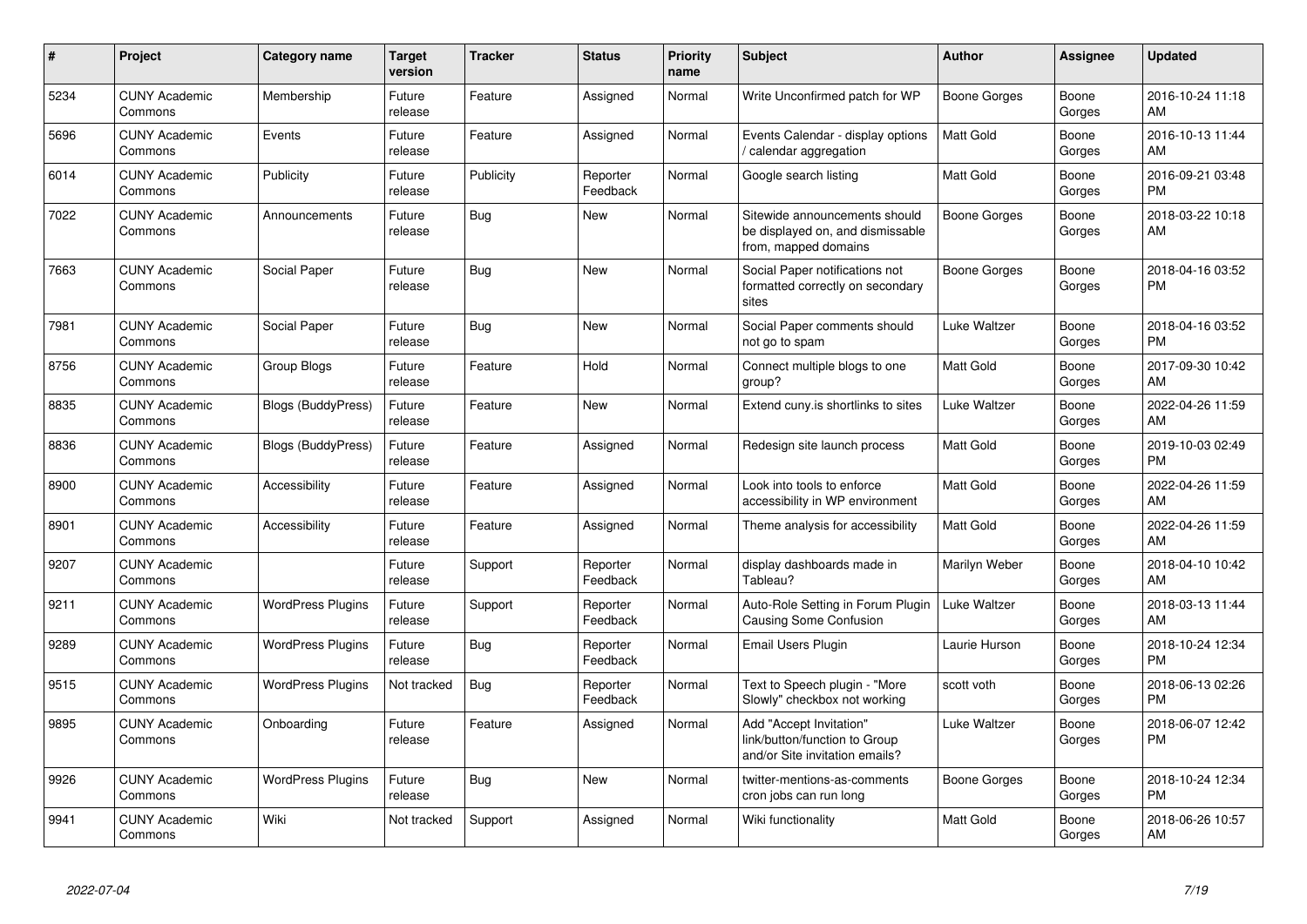| #     | Project                         | <b>Category name</b>       | Target<br>version | <b>Tracker</b> | <b>Status</b>        | <b>Priority</b><br>name | <b>Subject</b>                                                                      | <b>Author</b>       | <b>Assignee</b> | <b>Updated</b>                |
|-------|---------------------------------|----------------------------|-------------------|----------------|----------------------|-------------------------|-------------------------------------------------------------------------------------|---------------------|-----------------|-------------------------------|
| 9947  | <b>CUNY Academic</b><br>Commons | <b>WordPress Plugins</b>   | Future<br>release | Feature        | Reporter<br>Feedback | Normal                  | Install H5P quiz plugin                                                             | Matt Gold           | Boone<br>Gorges | 2018-09-11 11:01<br>AM.       |
| 9979  | <b>CUNY Academic</b><br>Commons | <b>Email Notifications</b> | Not tracked       | <b>Bug</b>     | Reporter<br>Feedback | Normal                  | Reports of slow email activation<br>emails                                          | Matt Gold           | Boone<br>Gorges | 2018-08-29 09:40<br><b>PM</b> |
| 10040 | <b>CUNY Academic</b><br>Commons | WordPress (misc)           | Not tracked       | Bug            | Reporter<br>Feedback | Normal                  | User doesn't see full list of themes                                                | <b>Matt Gold</b>    | Boone<br>Gorges | 2018-07-25 10:12<br>AM        |
| 10226 | <b>CUNY Academic</b><br>Commons | Courses                    | Future<br>release | Feature        | <b>New</b>           | Normal                  | Add "My Courses" to drop down<br>list                                               | scott voth          | Boone<br>Gorges | 2021-11-19 12:42<br><b>PM</b> |
| 10368 | <b>CUNY Academic</b><br>Commons |                            | Future<br>release | Feature        | Assigned             | Normal                  | Use ORCID data to populate<br>academic profile page                                 | Stephen Francoeur   | Boone<br>Gorges | 2018-09-25 01:53<br><b>PM</b> |
| 10794 | <b>CUNY Academic</b><br>Commons | Performance                | Not tracked       | Bug            | New                  | Normal                  | Memcached connection<br>occasionally breaks                                         | Boone Gorges        | Boone<br>Gorges | 2018-12-06 03:30<br><b>PM</b> |
| 11386 | <b>CUNY Academic</b><br>Commons | WordPress - Media          | Not tracked       | Support        | Reporter<br>Feedback | Normal                  | disappearing images                                                                 | scott voth          | Boone<br>Gorges | 2019-05-14 10:32<br>AM        |
| 11449 | <b>CUNY Academic</b><br>Commons | WordPress - Media          | Not tracked       | Support        | Reporter<br>Feedback | Normal                  | Cloning Media Library for JITP<br>from Staging to Production Site                   | Patrick DeDauw      | Boone<br>Gorges | 2019-05-13 12:00<br><b>PM</b> |
| 11496 | <b>CUNY Academic</b><br>Commons | <b>Public Portfolio</b>    | 1.15.2            | Support        | New                  | Normal                  | Replace Twitter Icon on Member<br>Portfolio page                                    | scott voth          | Boone<br>Gorges | 2019-06-06 01:03<br><b>PM</b> |
| 11531 | <b>CUNY Academic</b><br>Commons | Events                     | Future<br>release | Feature        | <b>New</b>           | Normal                  | Main Events calendar should<br>include non-public events that<br>user has access to | scott voth          | Boone<br>Gorges | 2019-06-11 10:00<br>AM        |
| 11945 | <b>CUNY Academic</b><br>Commons | Reckoning                  | Future<br>release | Feature        | Reporter<br>Feedback | Normal                  | Add Comments bubble to<br>Reckoning views                                           | Boone Gorges        | Boone<br>Gorges | 2019-11-12 05:14<br><b>PM</b> |
| 12042 | <b>CUNY Academic</b><br>Commons | <b>Email Notifications</b> | Future<br>release | Feature        | New                  | Normal                  | Improved error logging for BPGES<br>send queue                                      | Boone Gorges        | Boone<br>Gorges | 2021-11-19 12:25<br><b>PM</b> |
| 12091 | <b>CUNY Academic</b><br>Commons | <b>Group Files</b>         | Future<br>release | Feature        | <b>New</b>           | Normal                  | Improved pre-upload file validation<br>for bp-group-documents                       | Boone Gorges        | Boone<br>Gorges | 2019-11-14 01:21<br><b>PM</b> |
| 12121 | <b>CUNY Academic</b><br>Commons | <b>WordPress Plugins</b>   | 2.0.3             | Feature        | Reporter<br>Feedback | Normal                  | Embedding H5P Iframes on<br><b>Commons Site</b>                                     | Laurie Hurson       | Boone<br>Gorges | 2022-06-29 11:32<br>AM        |
| 12438 | <b>CUNY Academic</b><br>Commons | Courses                    | Not tracked       | Bug            | New                  | Normal                  | Site appearing twice                                                                | Laurie Hurson       | Boone<br>Gorges | 2020-02-18 01:34<br><b>PM</b> |
| 12911 | <b>CUNY Academic</b><br>Commons |                            | Not tracked       | Feature        | <b>New</b>           | Normal                  | Block access to xmlrpc.php based<br>on User-Agent                                   | <b>Boone Gorges</b> | Boone<br>Gorges | 2020-06-09 05:12<br><b>PM</b> |
| 13370 | <b>CUNY Academic</b><br>Commons | Group Library              | Future<br>release | Feature        | <b>New</b>           | Normal                  | Library bulk deletion and folder<br>editing                                         | Colin McDonald      | Boone<br>Gorges | 2020-10-13 10:41<br>AM        |
| 13466 | <b>CUNY Academic</b><br>Commons | Cavalcade                  | Future<br>release | Feature        | New                  | Normal                  | Automated cleanup for duplicate<br>Cavalcade tasks                                  | Boone Gorges        | Boone<br>Gorges | 2020-10-13 05:24<br><b>PM</b> |
| 13835 | <b>CUNY Academic</b><br>Commons | WordPress (misc)           | Future<br>release | Feature        | <b>New</b>           | Normal                  | Allow OneSearch widget to have<br>'CUNY' as campus                                  | <b>Boone Gorges</b> | Boone<br>Gorges | 2021-11-19 12:39<br><b>PM</b> |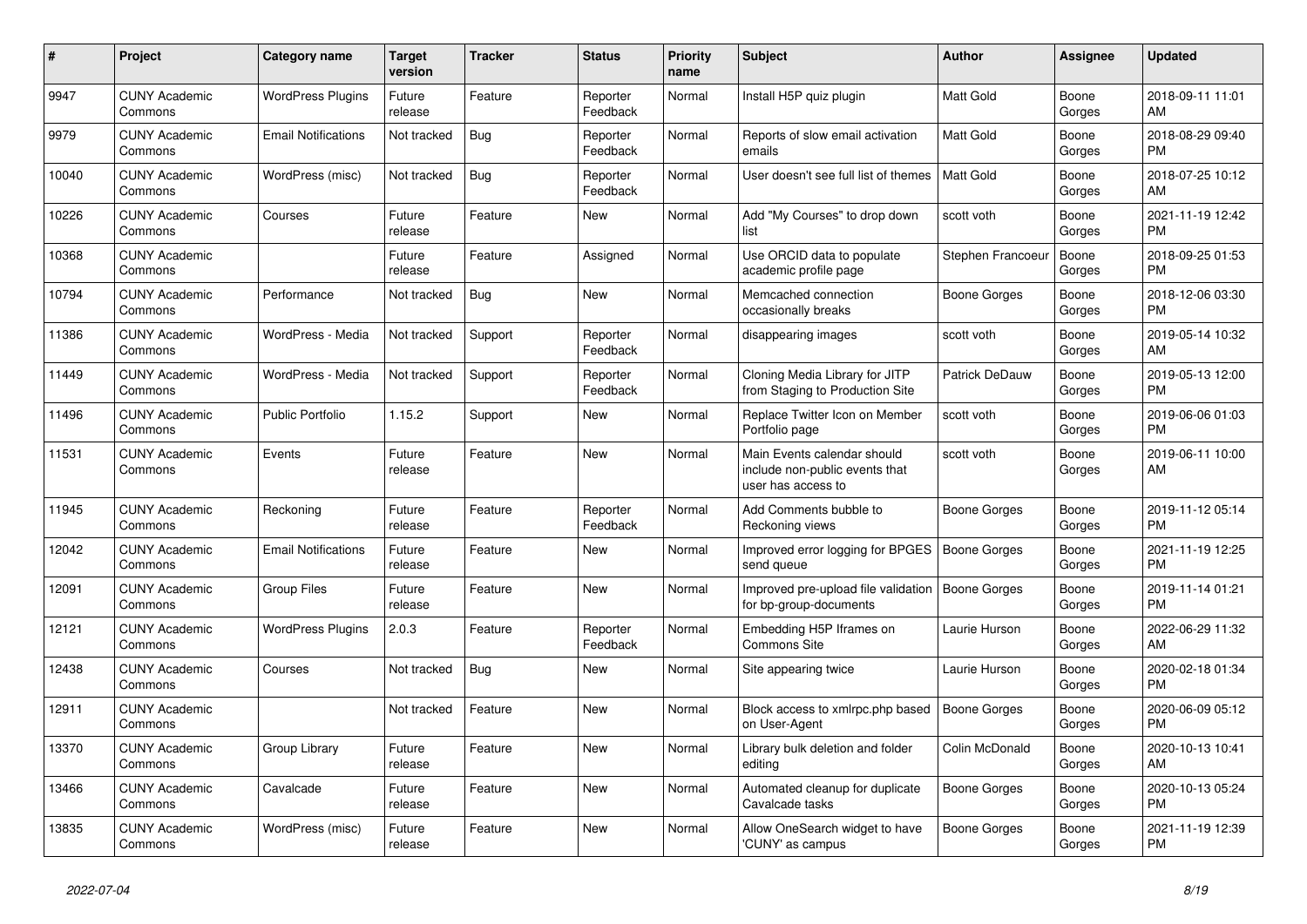| #     | Project                         | <b>Category name</b>       | <b>Target</b><br>version | Tracker    | <b>Status</b>        | <b>Priority</b><br>name | <b>Subject</b>                                                                             | Author                  | <b>Assignee</b> | <b>Updated</b>                |
|-------|---------------------------------|----------------------------|--------------------------|------------|----------------------|-------------------------|--------------------------------------------------------------------------------------------|-------------------------|-----------------|-------------------------------|
| 13949 | <b>CUNY Academic</b><br>Commons |                            | Not tracked              | <b>Bug</b> | <b>New</b>           | Normal                  | Continued debugging of runaway<br>MySQL connections                                        | <b>Matt Gold</b>        | Boone<br>Gorges | 2021-09-14 10:42<br>AM        |
| 14113 | <b>CUNY Academic</b><br>Commons | WordPress (misc)           | Future<br>release        | Bug        | Hold                 | Normal                  | Block Editor Not Working on this<br>page - Json error                                      | scott voth              | Boone<br>Gorges | 2021-03-05 11:01<br>AM        |
| 14184 | <b>CUNY Academic</b><br>Commons | <b>Public Portfolio</b>    | Future<br>release        | Feature    | <b>New</b>           | Normal                  | Centralized mechanism for storing<br>Campus affiliations                                   | <b>Boone Gorges</b>     | Boone<br>Gorges | 2022-01-04 11:35<br>AM        |
| 14309 | <b>CUNY Academic</b><br>Commons | Group Library              | Future<br>release        | Feature    | <b>New</b>           | Normal                  | Better handling of<br>bp_group_document file download<br>attempts when file is not present | Boone Gorges            | Boone<br>Gorges | 2021-11-19 12:28<br><b>PM</b> |
| 14483 | <b>CUNY Academic</b><br>Commons | WordPress - Media          | Not tracked              | Bug        | Reporter<br>Feedback | Normal                  | <b>Wordpress PDF Embed Stopped</b><br>Working after JITP Media Clone                       | Patrick DeDauw          | Boone<br>Gorges | 2021-05-20 01:51<br>PM        |
| 14504 | <b>CUNY Academic</b><br>Commons |                            | Not tracked              | Publicity  | Reporter<br>Feedback | Normal                  | Adding showcases to home page<br>menu                                                      | Laurie Hurson           | Boone<br>Gorges | 2022-01-19 03:26<br><b>PM</b> |
| 14908 | <b>CUNY Academic</b><br>Commons | Performance                |                          | <b>Bug</b> | New                  | Normal                  | Stale object cache on cdev                                                                 | Raymond Hoh             | Boone<br>Gorges | 2021-12-07 09:45<br>AM        |
| 14987 | <b>CUNY Academic</b><br>Commons | <b>WordPress Plugins</b>   | Future<br>release        | Bug        | <b>New</b>           | Normal                  | Elementor update causes<br>database freeze-up                                              | <b>Boone Gorges</b>     | Boone<br>Gorges | 2021-11-29 12:02<br><b>PM</b> |
| 15210 | <b>CUNY Academic</b><br>Commons | Analytics                  | Not tracked              | Design/UX  | <b>New</b>           | Normal                  | Google Analytics improvements                                                              | Colin McDonald          | Boone<br>Gorges | 2022-05-24 10:47<br>AM        |
| 15242 | <b>CUNY Academic</b><br>Commons | Performance                | Not tracked              | <b>Bug</b> | Reporter<br>Feedback | Normal                  | Slugist site                                                                               | Raffi<br>Khatchadourian | Boone<br>Gorges | 2022-02-07 11:14<br>AM        |
| 15604 | <b>CUNY Academic</b><br>Commons | <b>Email Notifications</b> | Future<br>release        | Feature    | Assigned             | Normal                  | Restructure Commons Group<br><b>Digest Email Messages</b>                                  | Matt Gold               | Boone<br>Gorges | 2022-05-26 10:45<br>AM        |
| 15767 | <b>CUNY Academic</b><br>Commons | WordPress (misc)           |                          | Support    | <b>New</b>           | Normal                  | Site loading slowly                                                                        | scott voth              | Boone<br>Gorges | 2022-04-04 08:56<br><b>PM</b> |
| 15883 | <b>CUNY Academic</b><br>Commons |                            | 2.1.0                    | Feature    | <b>New</b>           | Normal                  | Release BPGES update                                                                       | Boone Gorges            | Boone<br>Gorges | 2022-05-26 10:39<br>AM        |
| 16092 | <b>CUNY Academic</b><br>Commons |                            | Future<br>release        | Feature    | Hold                 | Normal                  | Don't show main site in Site<br>search results                                             | <b>Boone Gorges</b>     | Boone<br>Gorges | 2022-05-17 03:12<br><b>PM</b> |
| 16199 | <b>CUNY Academic</b><br>Commons | <b>Directories</b>         | 2.0.3                    | Bug        | <b>New</b>           | Normal                  | Removed "Semester" Filter from<br><b>Courses Directory</b>                                 | Laurie Hurson           | Boone<br>Gorges | 2022-06-29 11:32<br>AM        |
| 16307 | <b>CUNY Academic</b><br>Commons |                            |                          | <b>Bug</b> | <b>New</b>           | Normal                  | Add brief messaging to<br>accept/decline group membership<br>requests                      | <b>Matt Gold</b>        | Boone<br>Gorges | 2022-06-27 06:13<br><b>PM</b> |
| 58    | <b>CUNY Academic</b><br>Commons | <b>BuddyPress (misc)</b>   | Future<br>release        | Feature    | Assigned             | Low                     | Make member search sortable by<br>last name                                                | Roberta Brody           | Boone<br>Gorges | 2010-08-26 02:38<br>PM.       |
| 519   | <b>CUNY Academic</b><br>Commons | <b>BuddyPress Docs</b>     | Future<br>release        | Feature    | Assigned             | Low                     | TOC for individual docs - for new<br>BP "wiki-like" plugin                                 | scott voth              | Boone<br>Gorges | 2015-11-09 05:54<br><b>PM</b> |
| 1165  | <b>CUNY Academic</b><br>Commons | <b>Email Invitations</b>   | Future<br>release        | Feature    | Assigned             | Low                     | Allow saved lists of invitees under<br>Send Invites                                        | Boone Gorges            | Boone<br>Gorges | 2015-11-09 06:03<br>PM        |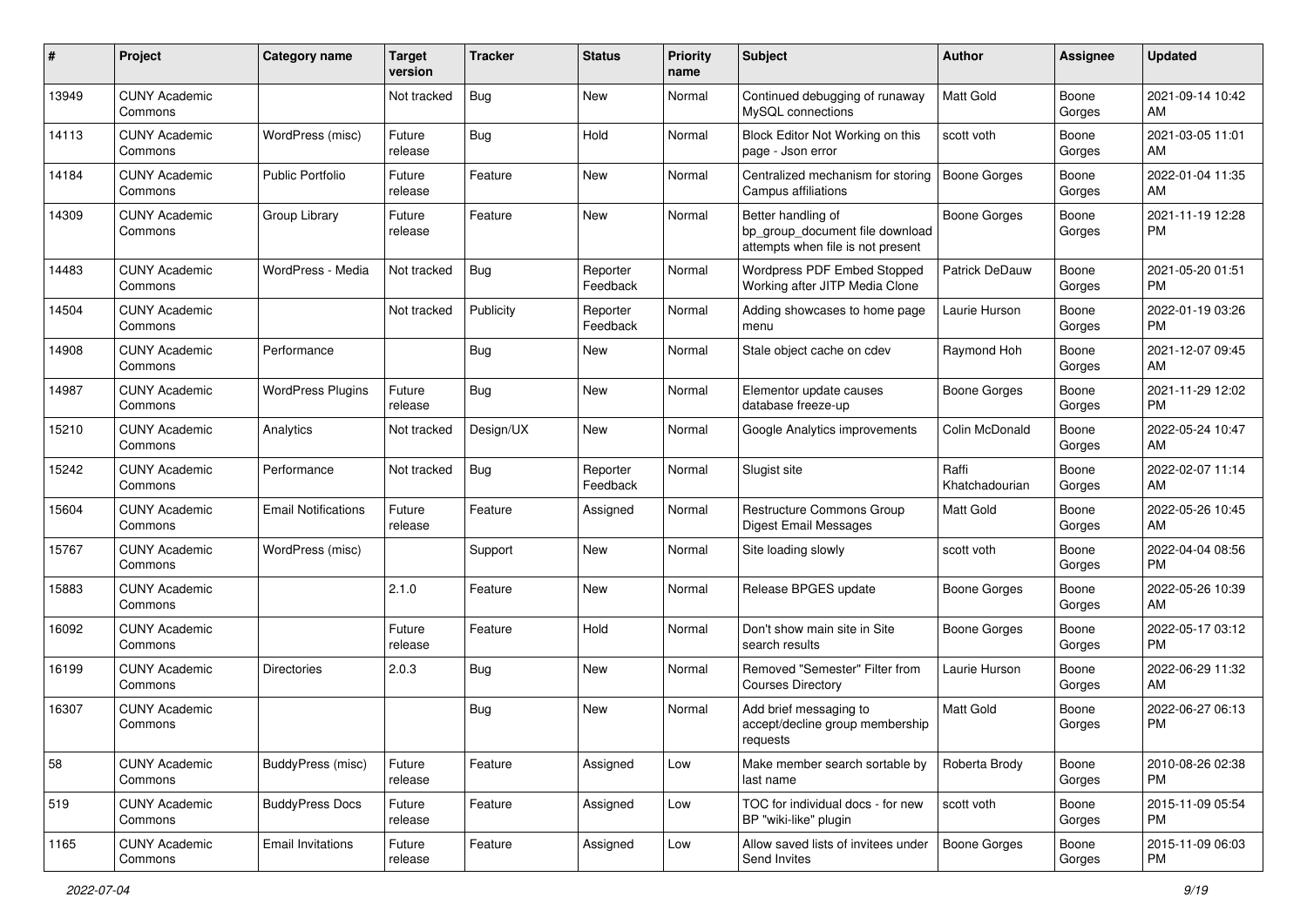| #    | Project                         | Category name            | Target<br>version | Tracker   | <b>Status</b>        | <b>Priority</b><br>name | <b>Subject</b>                                                                                  | <b>Author</b>    | <b>Assignee</b>    | <b>Updated</b>                |
|------|---------------------------------|--------------------------|-------------------|-----------|----------------------|-------------------------|-------------------------------------------------------------------------------------------------|------------------|--------------------|-------------------------------|
| 1166 | <b>CUNY Academic</b><br>Commons | <b>Email Invitations</b> | Future<br>release | Feature   | New                  | Low                     | Better organizational tools for Sent<br>Invites                                                 | Boone Gorges     | Boone<br>Gorges    | 2015-11-09 06:02<br><b>PM</b> |
| 1167 | <b>CUNY Academic</b><br>Commons | <b>Email Invitations</b> | Future<br>release | Feature   | New                  | Low                     | Allow email invitations to be resent   Boone Gorges                                             |                  | Boone<br>Gorges    | 2015-11-12 12:53<br>AM        |
| 1417 | <b>CUNY Academic</b><br>Commons | <b>BuddyPress Docs</b>   | Future<br>release | Feature   | Assigned             | Low                     | <b>Bulk actions for BuddyPress Docs</b>                                                         | Boone Gorges     | Boone<br>Gorges    | 2016-10-17 10:41<br><b>PM</b> |
| 1562 | <b>CUNY Academic</b><br>Commons | <b>WordPress Plugins</b> | Future<br>release | Feature   | Assigned             | Low                     | Play with NYT Collaborative<br><b>Authoring Tool</b>                                            | <b>Matt Gold</b> | Boone<br>Gorges    | 2015-01-05 08:47<br><b>PM</b> |
| 2013 | <b>CUNY Academic</b><br>Commons | <b>Public Portfolio</b>  | Future<br>release | Feature   | Assigned             | Low                     | Have Profile Privacy Options show<br>up only for filled-in fields                               | Matt Gold        | Boone<br>Gorges    | 2015-11-09 06:09<br><b>PM</b> |
| 2223 | <b>CUNY Academic</b><br>Commons | <b>WordPress Plugins</b> | Future<br>release | Feature   | Assigned             | Low                     | Add Participad to the CUNY<br>Academic Commons                                                  | Matt Gold        | Boone<br>Gorges    | 2014-09-17 10:03<br><b>PM</b> |
| 2325 | <b>CUNY Academic</b><br>Commons | BuddyPress (misc)        | Future<br>release | Feature   | Assigned             | Low                     | Profile should have separate fields<br>for first/last names                                     | l local admin    | Boone<br>Gorges    | 2015-11-09 06:09<br><b>PM</b> |
| 2610 | <b>CUNY Academic</b><br>Commons | Group Invitations        | Future<br>release | Feature   | Assigned             | Low                     | Request: Custom invitation<br>message to group invites                                          | local admin      | Boone<br>Gorges    | 2015-11-09 06:13<br><b>PM</b> |
| 3048 | <b>CUNY Academic</b><br>Commons | <b>Public Portfolio</b>  | Future<br>release | Feature   | New                  | Low                     | Images for rich text profile fields                                                             | Boone Gorges     | Boone<br>Gorges    | 2014-02-19 12:56<br><b>PM</b> |
| 3080 | <b>CUNY Academic</b><br>Commons | <b>Group Files</b>       | Future<br>release | Feature   | Assigned             | Low                     | Create a system to keep track of<br>file changes                                                | <b>Matt Gold</b> | Boone<br>Gorges    | 2014-02-26 10:04<br><b>PM</b> |
| 3615 | <b>CUNY Academic</b><br>Commons | Redmine                  | Not tracked       | Feature   | New                  | Low                     | Create Redmine issues via email                                                                 | Dominic Giglio   | Boone<br>Gorges    | 2017-11-16 11:36<br>AM        |
| 5052 | <b>CUNY Academic</b><br>Commons | Social Paper             | Future<br>release | Feature   | <b>New</b>           | Low                     | Sentence by sentence or line by<br>line comments (SP suggestion #3)                             | Marilyn Weber    | Boone<br>Gorges    | 2016-02-11 10:24<br><b>PM</b> |
| 6389 | <b>CUNY Academic</b><br>Commons | <b>BuddyPress Docs</b>   | Future<br>release | Feature   | New                  | Low                     | <b>Make Discussion Area Visible</b><br>When Editing a Doc                                       | Luke Waltzer     | Boone<br>Gorges    | 2016-10-21 04:16<br><b>PM</b> |
| 8675 | <b>CUNY Academic</b><br>Commons | <b>User Onboarding</b>   | Future<br>release | Bug       | Reporter<br>Feedback | Low                     | Add new User search screen calls<br>for the input of email address but<br>doesn't work with one | Paul Hebert      | Boone<br>Gorges    | 2017-10-11 11:17<br>AM        |
| 2618 | <b>NYCDH Community</b><br>Site  |                          |                   | Bug       | Assigned             | Low                     | Mark blogs as spam when created   Matt Gold<br>by users marked as spam                          |                  | Boone<br>Gorges    | 2013-06-09 11:38<br><b>PM</b> |
| 365  | <b>CUNY Academic</b><br>Commons | WordPress (misc)         | Future<br>release | Feature   | Assigned             | Normal                  | <b>Create Mouseover Tooltips</b><br>throughout Site                                             | Matt Gold        | Chris Stein        | 2015-11-09 06:18<br><b>PM</b> |
| 860  | <b>CUNY Academic</b><br>Commons | Design                   | Future<br>release | Design/UX | Assigned             | Normal                  | <b>Standardize Button Treatment</b><br><b>Across the Commons</b>                                | Chris Stein      | <b>Chris Stein</b> | 2014-05-01 09:45<br>AM        |
| 1544 | <b>CUNY Academic</b><br>Commons | Groups (misc)            | Future<br>release | Feature   | Reporter<br>Feedback | Normal                  | Group Filtering and Sorting                                                                     | <b>Matt Gold</b> | Chris Stein        | 2019-03-01 02:25<br><b>PM</b> |
| 2754 | <b>CUNY Academic</b><br>Commons | Design                   | Future<br>release | Feature   | Assigned             | Normal                  | Determine strategy for CAC logo<br>handling in top header                                       | Micki Kaufman    | <b>Chris Stein</b> | 2015-01-05 08:53<br><b>PM</b> |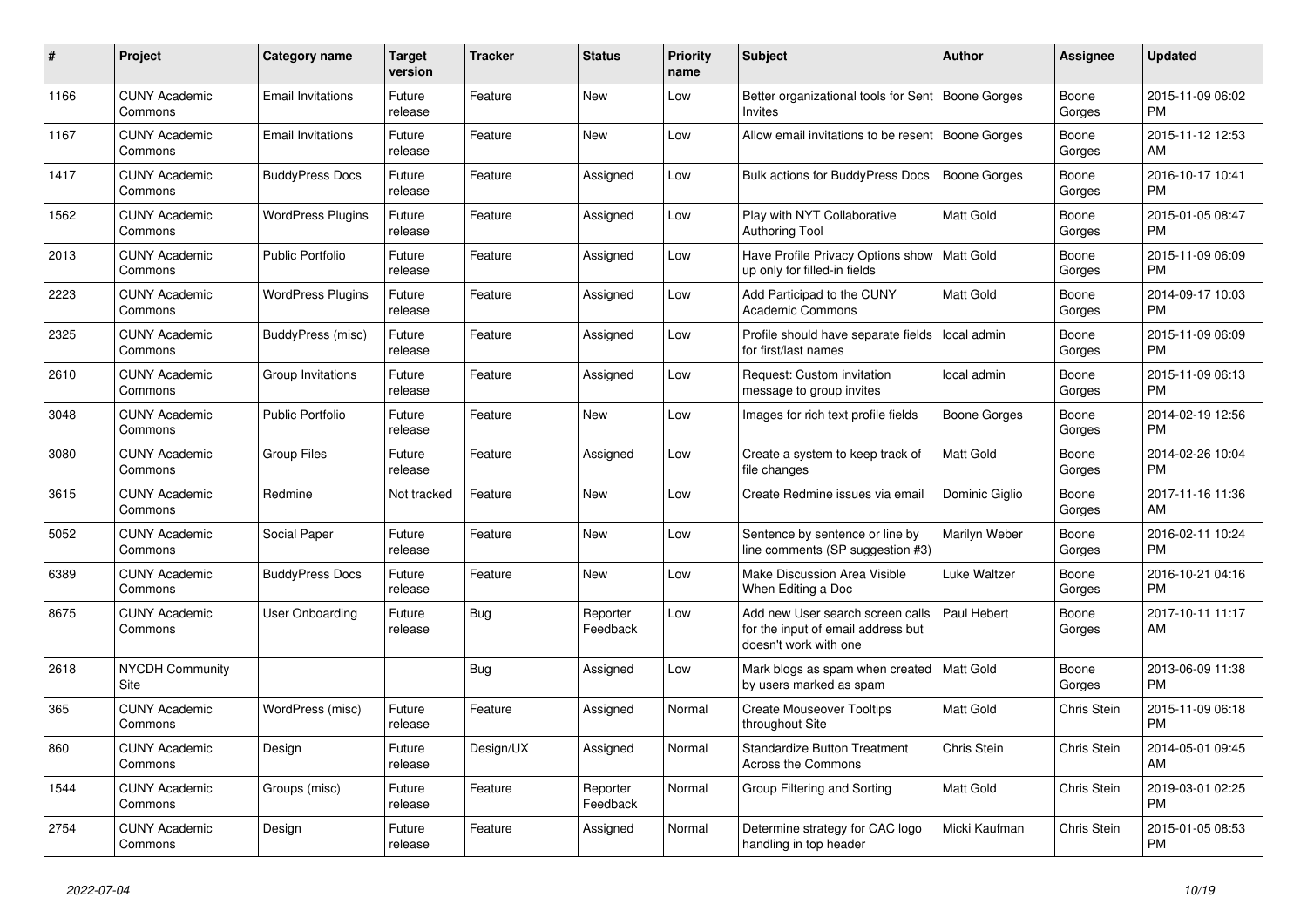| #     | <b>Project</b>                                                          | Category name            | <b>Target</b><br>version | <b>Tracker</b> | <b>Status</b> | <b>Priority</b><br>name | <b>Subject</b>                                                      | <b>Author</b>    | Assignee            | <b>Updated</b>                |
|-------|-------------------------------------------------------------------------|--------------------------|--------------------------|----------------|---------------|-------------------------|---------------------------------------------------------------------|------------------|---------------------|-------------------------------|
| 2832  | <b>CUNY Academic</b><br>Commons                                         | <b>Public Portfolio</b>  | Future<br>release        | Feature        | Assigned      | Normal                  | Improve interface for (not)<br>auto-linking profile fields          | Boone Gorges     | Chris Stein         | 2015-01-05 08:52<br><b>PM</b> |
| 2881  | <b>CUNY Academic</b><br>Commons                                         | Public Portfolio         | Future<br>release        | Feature        | Assigned      | Normal                  | Redesign the UX for Profiles                                        | Chris Stein      | Chris Stein         | 2016-10-13 12:45<br><b>PM</b> |
| 3059  | <b>CUNY Academic</b><br>Commons                                         | Group Forums             | Future<br>release        | Design/UX      | New           | Normal                  | Forum Post Permissable Content<br><b>Explanatory Text</b>           | Chris Stein      | Chris Stein         | 2015-04-02 11:27<br>AM        |
| 3330  | <b>CUNY Academic</b><br>Commons                                         | My Commons               | Future<br>release        | Feature        | Assigned      | Normal                  | "Commons Information" tool                                          | Boone Gorges     | Chris Stein         | 2014-09-22 08:46<br><b>PM</b> |
| 3770  | <b>CUNY Academic</b><br>Commons                                         | Public Portfolio         | Future<br>release        | Feature        | Assigned      | Normal                  | Improve Layout/Formatting of<br>Positions Area on Public Portfolios | Matt Gold        | Chris Stein         | 2015-04-01 09:17<br><b>PM</b> |
| 5827  | <b>CUNY Academic</b><br>Commons                                         | <b>Public Portfolio</b>  | Future<br>release        | Bug            | Assigned      | Normal                  | Academic Interests square bracket<br>links not working              | scott voth       | Chris Stein         | 2016-08-11 11:59<br><b>PM</b> |
| 9028  | <b>CUNY Academic</b><br>Commons                                         | Onboarding               | Future<br>release        | Feature        | Assigned      | Normal                  | suggest groups to new members<br>during the registration process    | <b>Matt Gold</b> | Chris Stein         | 2018-10-24 12:34<br><b>PM</b> |
| 10354 | <b>CUNY Academic</b><br>Commons                                         | <b>Public Portfolio</b>  | Future<br>release        | Feature        | New           | Normal                  | Opt out of Having a Profile Page                                    | scott voth       | Chris Stein         | 2020-05-12 10:43<br>AM        |
| 3354  | <b>CUNY Academic</b><br>Commons                                         | Group Files              | Future<br>release        | Feature        | Assigned      | Low                     | Allow Group Download of Multiple<br><b>Selected Files</b>           | Matt Gold        | Chris Stein         | 2014-08-01 08:50<br>AM        |
| 8078  | <b>CUNY Academic</b><br>Commons                                         | <b>WordPress Plugins</b> | Future<br>release        | System Upgrade | Assigned      | Normal                  | <b>CommentPress Updates</b>                                         | Margaret Galvan  | Christian<br>Wach   | 2017-05-08 03:49<br><b>PM</b> |
| 13199 | <b>CUNY Academic</b><br>Commons                                         | Group Forums             | Future<br>release        | Feature        | New           | Normal                  | Favoring Groups over bbPress<br>plugin                              | Colin McDonald   | Colin<br>McDonald   | 2021-11-19 12:28<br><b>PM</b> |
| 4438  | <b>CUNY Academic</b><br>Commons                                         | Events                   | Future<br>release        | Bug            | Assigned      | Normal                  | Events Calendar - Export<br><b>Recurring Events</b>                 | scott voth       | Daniel Jones        | 2016-05-23 04:25<br><b>PM</b> |
| 5268  | <b>CUNY Academic</b><br>Commons                                         | Group Forums             | Future<br>release        | Bug            | Assigned      | Normal                  | Long-time to post to multiple<br>groups                             | Luke Waltzer     | Daniel Jones        | 2016-09-07 06:31<br><b>PM</b> |
| 412   | <b>CUNY Academic</b><br>Commons                                         | <b>WordPress Themes</b>  | Future<br>release        | Feature        | Assigned      | Normal                  | <b>Featured Themes</b>                                              | <b>Matt Gold</b> | Dominic<br>Giglio   | 2015-01-05 08:44<br><b>PM</b> |
| 2167  | <b>CUNY Academic</b><br>Commons                                         | WordPress (misc)         | Future<br>release        | Bug            | Assigned      | Normal                  | <b>CAC-Livestream Plugin Issues</b>                                 | Michael Smith    | Dominic<br>Giglio   | 2015-01-02 03:06<br><b>PM</b> |
| 940   | <b>CUNY Academic</b><br>Commons                                         | Redmine                  | Future<br>release        | Feature        | Assigned      | Low                     | Communication with users after<br>releases                          | Matt Gold        | Dominic<br>Giglio   | 2012-09-09 04:36<br><b>PM</b> |
| 1983  | <b>CUNY Academic</b><br>Commons                                         | Home Page                | Future<br>release        | Feature        | Assigned      | Low                     | Media Library integration with<br><b>Featured Content plugin</b>    | Boone Gorges     | Dominic<br>Giglio   | 2014-03-17 10:34<br>AM        |
| 12062 | AD/O365 Transition<br>from NonMatric to<br><b>Matriculated Students</b> |                          |                          | Feature        | In Progress   | Normal                  | create solution and console<br>project                              | Emilio Rodriguez | Emilio<br>Rodriguez | 2019-11-12 03:56<br><b>PM</b> |
| 9835  | <b>CUNY Academic</b><br>Commons                                         | Group Forums             | Future<br>release        | Bug            | Assigned      | Normal                  | add a "like" function?                                              | Marilyn Weber    | Erik Trainer        | 2018-06-05 01:49<br><b>PM</b> |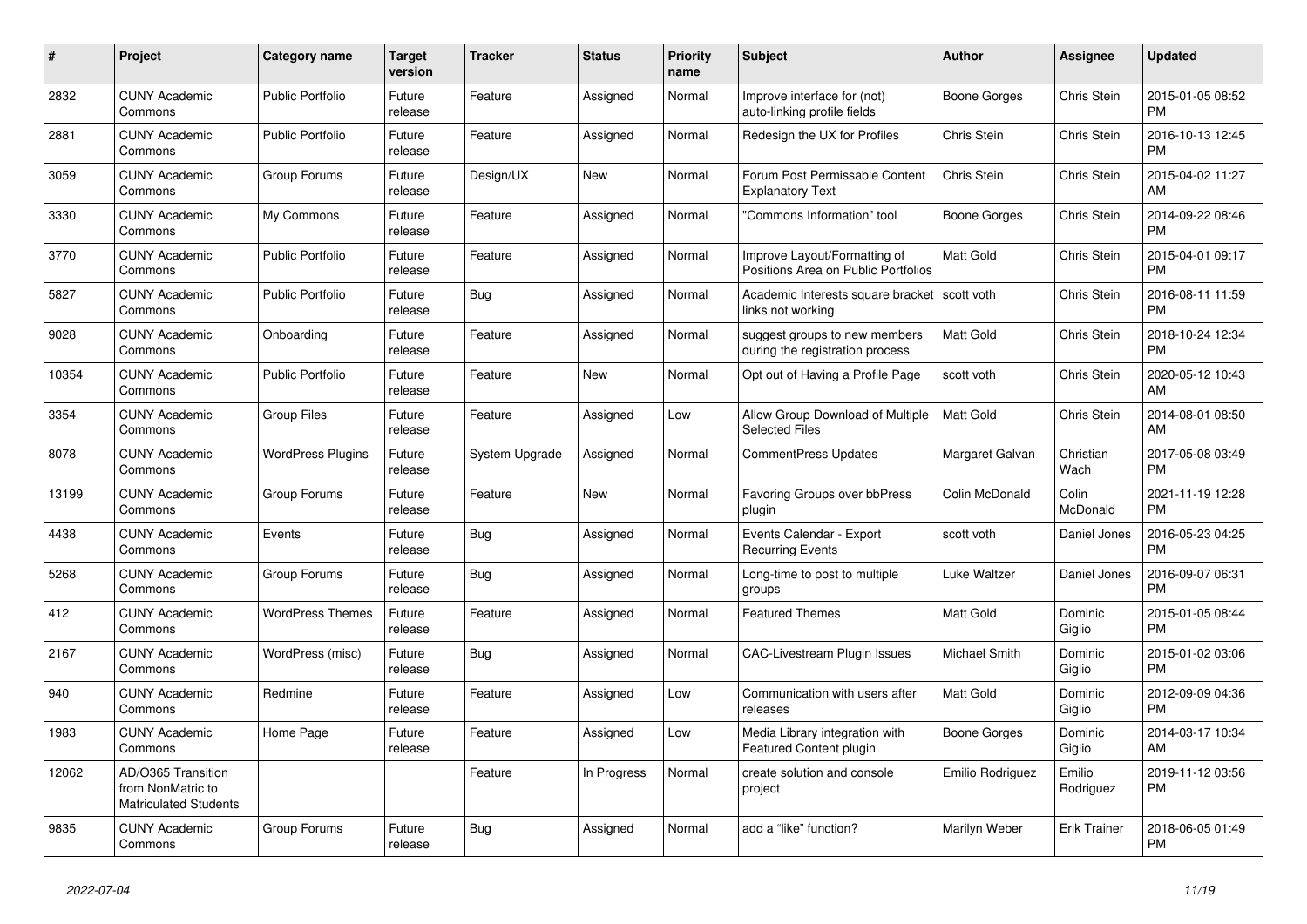| #     | Project                         | <b>Category name</b>           | <b>Target</b><br>version | <b>Tracker</b> | <b>Status</b>        | Priority<br>name | <b>Subject</b>                                                                        | <b>Author</b>           | <b>Assignee</b>    | <b>Updated</b>                |
|-------|---------------------------------|--------------------------------|--------------------------|----------------|----------------------|------------------|---------------------------------------------------------------------------------------|-------------------------|--------------------|-------------------------------|
| 13331 | <b>CUNY Academic</b><br>Commons | Site cloning                   | Future<br>release        | <b>Bug</b>     | <b>New</b>           | Normal           | Combine Site Template and Clone<br>operations                                         | Boone Gorges            | Jeremy Felt        | 2021-11-19 12:39<br>PM.       |
| 13891 | <b>CUNY Academic</b><br>Commons | Internal Tools and<br>Workflow | 2.1.0                    | Feature        | New                  | Normal           | Migrate automated linting to<br>GitHub Actions                                        | Boone Gorges            | Jeremy Felt        | 2022-06-29 11:13<br><b>AM</b> |
| 15194 | <b>CUNY Academic</b><br>Commons | Internal Tools and<br>Workflow | 2.1.0                    | Feature        | New                  | Normal           | PHPCS sniff for un-restored<br>switch_to_blog() calls                                 | Boone Gorges            | Jeremy Felt        | 2022-05-26 10:45<br>AM.       |
| 8666  | <b>CUNY Academic</b><br>Commons | Teaching                       | Not tracked              | Documentation  | Assigned             | Normal           | Create Teaching on the Commons<br>Resource Page                                       | <b>Matt Gold</b>        | Laurie Hurson      | 2019-09-23 03:16<br><b>PM</b> |
| 11517 | <b>CUNY Academic</b><br>Commons |                                | Not tracked              | Feature        | Assigned             | Normal           | wp-accessibility plugin should not<br>strip 'target="_blank" by default               | Boone Gorges            | Laurie Hurson      | 2019-09-24 09:57<br>AM        |
| 11879 | <b>CUNY Academic</b><br>Commons |                                | Not tracked              | Bug            | New                  | Normal           | Hypothesis comments appearing<br>on multiple, different pdfs across<br>blogs          | Laurie Hurson           | Laurie Hurson      | 2019-09-19 02:39<br><b>PM</b> |
| 12446 | <b>CUNY Academic</b><br>Commons | Groups (misc)                  | Future<br>release        | Feature        | Reporter<br>Feedback | Normal           | Toggle default site to group forum<br>posting                                         | Laurie Hurson           | Laurie Hurson      | 2020-03-10 11:57<br>AM        |
| 14475 | <b>CUNY Academic</b><br>Commons |                                | Not tracked              | Publicity      | New                  | Normal           | OER Showcase Page                                                                     | Laurie Hurson           | Laurie Hurson      | 2021-09-14 10:46<br>AM        |
| 2666  | <b>CUNY Academic</b><br>Commons | About page                     | Not tracked              | Documentation  | Assigned             | Normal           | <b>Update About Text</b>                                                              | Chris Stein             | Luke Waltzer       | 2016-03-04 11:19<br>AM.       |
| 5955  | <b>CUNY Academic</b><br>Commons | Outreach                       | Future<br>release        | Feature        | Assigned             | Normal           | Create auto-newsletter for<br>commons members                                         | Matt Gold               | Luke Waltzer       | 2016-08-30 10:34<br>AM        |
| 6078  | <b>CUNY Academic</b><br>Commons | <b>Blogs (BuddyPress)</b>      | Future<br>release        | Feature        | New                  | Normal           | <b>Explore Adding Network Blog</b><br>Metadata Plugin                                 | Luke Waltzer            | Luke Waltzer       | 2016-10-11 10:29<br><b>PM</b> |
| 6298  | <b>CUNY Academic</b><br>Commons | User Experience                | Not tracked              | Design/UX      | Assigned             | Normal           | Examine data from survey                                                              | <b>Matt Gold</b>        | Margaret<br>Galvan | 2016-10-14 12:16<br>PM.       |
| 7828  | <b>CUNY Academic</b><br>Commons |                                | Not tracked              | Feature        | Assigned             | Normal           | Theme Assessment 2017                                                                 | Margaret Galvan         | Margaret<br>Galvan | 2017-05-02 10:41<br><b>PM</b> |
| 8211  | <b>CUNY Academic</b><br>Commons | <b>WordPress Themes</b>        | Future<br>release        | Feature        | New                  | Normal           | Theme Suggestions: Material<br>Design-Inspired Themes                                 | Margaret Galvan         | Margaret<br>Galvan | 2017-08-07 02:48<br><b>PM</b> |
| 12392 | <b>CUNY Academic</b><br>Commons | Help/Codex                     | Not tracked              | Documentation  | New                  | Normal           | Updates to Common Commons<br>Questions on Help Page                                   | scott voth              | Margaret<br>Galvan | 2020-02-11 10:53<br>AM.       |
| 3509  | <b>CUNY Academic</b><br>Commons | Publicity                      | 1.7                      | Publicity      | New                  | Normal           | Create 1.7 digital signage imagery                                                    | Micki Kaufman           | Marilyn<br>Weber   | 2014-10-01 12:40<br><b>PM</b> |
| 8837  | <b>CUNY Academic</b><br>Commons |                                | Not tracked              | Feature        | Assigned             | Normal           | Create a form to request info from<br>people requesting premium<br>themes and plugins | Matt Gold               | Marilyn<br>Weber   | 2017-11-14 03:35<br>PM        |
| 9420  | <b>CUNY Academic</b><br>Commons | cuny.is                        | Not tracked              | Feature        | New                  | Normal           | Request for http://cuny.is/streams                                                    | Raffi<br>Khatchadourian | Marilyn<br>Weber   | 2018-04-02 10:08<br>AM        |
| 12382 | <b>CUNY Academic</b><br>Commons | Membership                     | Not tracked              | Support        | New                  | Normal           | Email request change                                                                  | Marilyn Weber           | Marilyn<br>Weber   | 2020-02-06 12:56<br>PM        |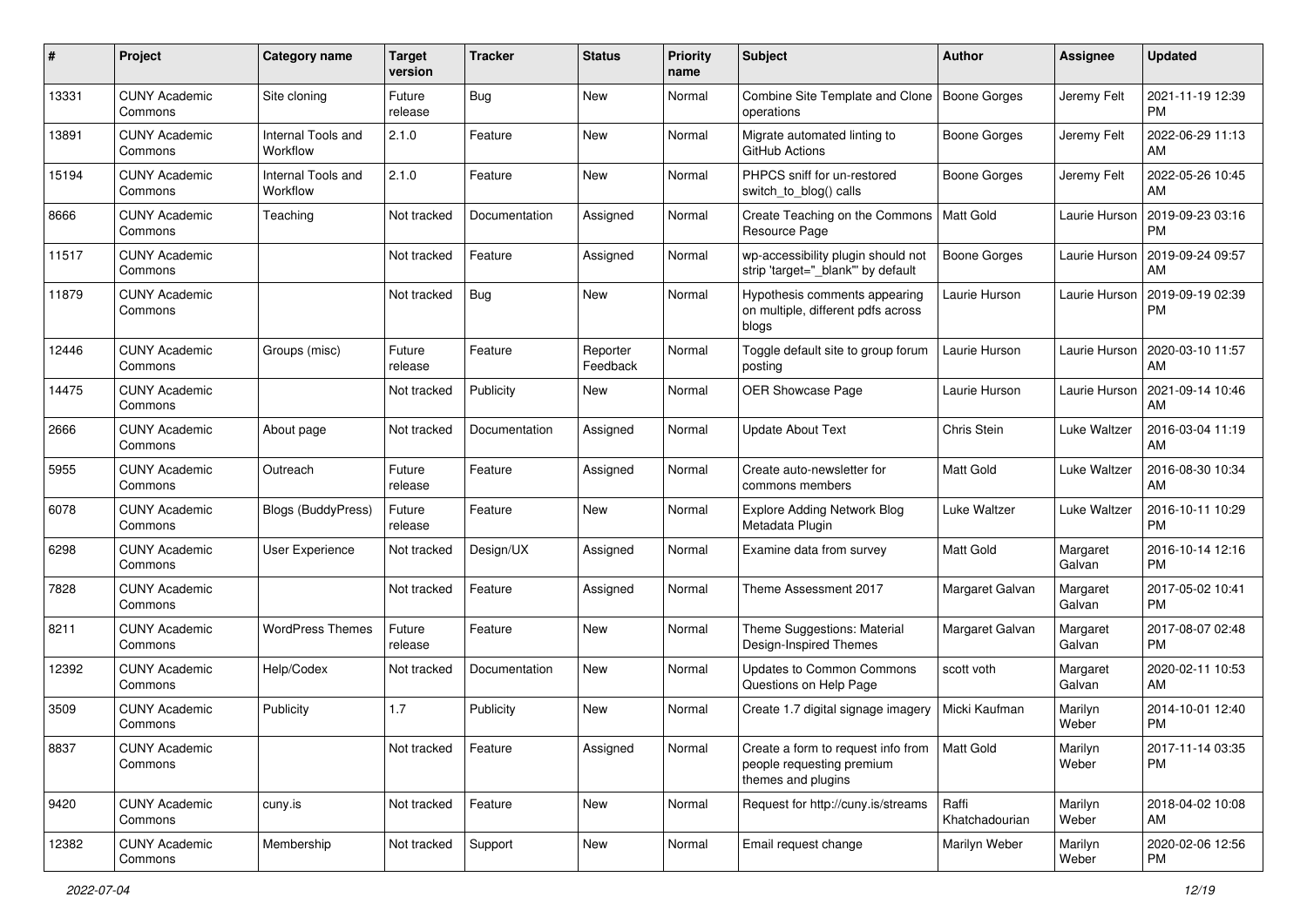| $\#$  | Project                         | <b>Category name</b>     | Target<br>version | <b>Tracker</b> | <b>Status</b>        | Priority<br>name | <b>Subject</b>                                            | <b>Author</b>           | <b>Assignee</b>  | <b>Updated</b>                |
|-------|---------------------------------|--------------------------|-------------------|----------------|----------------------|------------------|-----------------------------------------------------------|-------------------------|------------------|-------------------------------|
| 370   | <b>CUNY Academic</b><br>Commons | Registration             | Future<br>release | Feature        | Assigned             | High             | <b>Guest Accounts</b>                                     | <b>Matt Gold</b>        | Matt Gold        | 2015-04-09 09:33<br><b>PM</b> |
| 2175  | <b>CUNY Academic</b><br>Commons | WordPress (misc)         | Not tracked       | Support        | Assigned             | Normal           | Subscibe 2 vs. Jetpack<br>subscription options            | local admin             | Matt Gold        | 2016-01-26 04:58<br><b>PM</b> |
| 3657  | <b>CUNY Academic</b><br>Commons | WordPress (misc)         | Not tracked       | Feature        | <b>New</b>           | Normal           | Create alert for GC email<br>addresses                    | Matt Gold               | Matt Gold        | 2016-04-14 11:29<br><b>PM</b> |
| 3691  | <b>CUNY Academic</b><br>Commons | <b>WordPress Plugins</b> | Future<br>release | Bug            | <b>New</b>           | Normal           | <b>WPMU Domain Mapping</b><br>Debugging on cdev           | Raymond Hoh             | Matt Gold        | 2014-12-12 09:04<br>AM        |
| 4225  | <b>CUNY Academic</b><br>Commons | DiRT Integration         | Future<br>release | Design/UX      | <b>New</b>           | Normal           | Add information to DIRT page (in<br>Create a Group)       | Samantha Raddatz        | <b>Matt Gold</b> | 2015-06-26 03:14<br><b>PM</b> |
| 4972  | <b>CUNY Academic</b><br>Commons | Analytics                | Not tracked       | Bug            | <b>New</b>           | Normal           | <b>Newsletter Analytics</b>                               | Stephen Real            | Matt Gold        | 2015-12-09 12:54<br><b>PM</b> |
| 8607  | <b>CUNY Academic</b><br>Commons |                          | Not tracked       | Support        | <b>New</b>           | Normal           | Paypal?                                                   | Marilyn Weber           | Matt Gold        | 2018-05-15 01:37<br><b>PM</b> |
| 8898  | <b>CUNY Academic</b><br>Commons | Social Paper             | Not tracked       | Feature        | Assigned             | Normal           | Usage data on docs and social<br>paper                    | <b>Matt Gold</b>        | Matt Gold        | 2017-11-16 11:32<br>AM        |
| 9015  | <b>CUNY Academic</b><br>Commons | Groups (misc)            | Not tracked       | Outreach       | Assigned             | Normal           | Email group admins the email<br>addresses of their groups | <b>Matt Gold</b>        | Matt Gold        | 2018-01-02 09:54<br>AM        |
| 10839 | <b>CUNY Academic</b><br>Commons | About page               | Not tracked       | Support        | <b>New</b>           | Normal           | <b>Mission Statement Needs</b><br>Revision                | scott voth              | Matt Gold        | 2018-12-26 10:58<br>AM        |
| 11493 | <b>CUNY Academic</b><br>Commons | Domain Mapping           | Not tracked       | Support        | Reporter<br>Feedback | Normal           | Domain Mapping Request - Talia<br>Schaffer                | scott voth              | Matt Gold        | 2019-08-06 08:39<br>AM        |
| 11545 | <b>CUNY Academic</b><br>Commons | <b>WordPress Plugins</b> | Not tracked       | Support        | New                  | Normal           | <b>Twitter searches in WordPress</b>                      | Gina Cherry             | Matt Gold        | 2019-09-23 01:03<br><b>PM</b> |
| 12484 | <b>CUNY Academic</b><br>Commons |                          | Not tracked       | Support        | Reporter<br>Feedback | Normal           | Sign up Code for COIL Course<br>starting in March         | Laurie Hurson           | Matt Gold        | 2020-03-02 02:26<br><b>PM</b> |
| 2573  | <b>NYCDH Community</b><br>Site  |                          |                   | Feature        | Reporter<br>Feedback | Normal           | Add dh nyc twitter list feed to site                      | <b>Mark Newton</b>      | Matt Gold        | 2013-05-16 11:42<br><b>PM</b> |
| 8498  | <b>CUNY Academic</b><br>Commons | <b>WordPress Plugins</b> | Future<br>release | Feature        | New                  | Low              | <b>Gravity Forms Email Users</b>                          | Raffi<br>Khatchadourian | Matt Gold        | 2017-10-13 12:58<br><b>PM</b> |
| 8902  | <b>CUNY Academic</b><br>Commons | Design                   | Not tracked       | Feature        | Assigned             | Normal           | Report back on research on<br><b>BuddyPress themes</b>    | Matt Gold               | Michael Smith    | 2017-11-10 12:31<br><b>PM</b> |
| 3506  | <b>CUNY Academic</b><br>Commons | Publicity                | 1.7               | Publicity      | New                  | Normal           | Prepare 1.7 email messaging                               | Micki Kaufman           | Micki<br>Kaufman | 2014-10-01 12:36<br><b>PM</b> |
| 7624  | <b>CUNY Academic</b><br>Commons | BuddyPress (misc)        | Future<br>release | Design/UX      | New                  | Normal           | <b>BP</b> Notifications                                   | Luke Waltzer            | Paige Dupont     | 2017-02-08 10:43<br><b>PM</b> |
| 6392  | <b>CUNY Academic</b><br>Commons | Group Forums             | Future<br>release | Design/UX      | Assigned             | Low              | Composition/Preview Panes in<br>Forum Posts               | Luke Waltzer            | Paige Dupont     | 2016-10-21 04:26<br><b>PM</b> |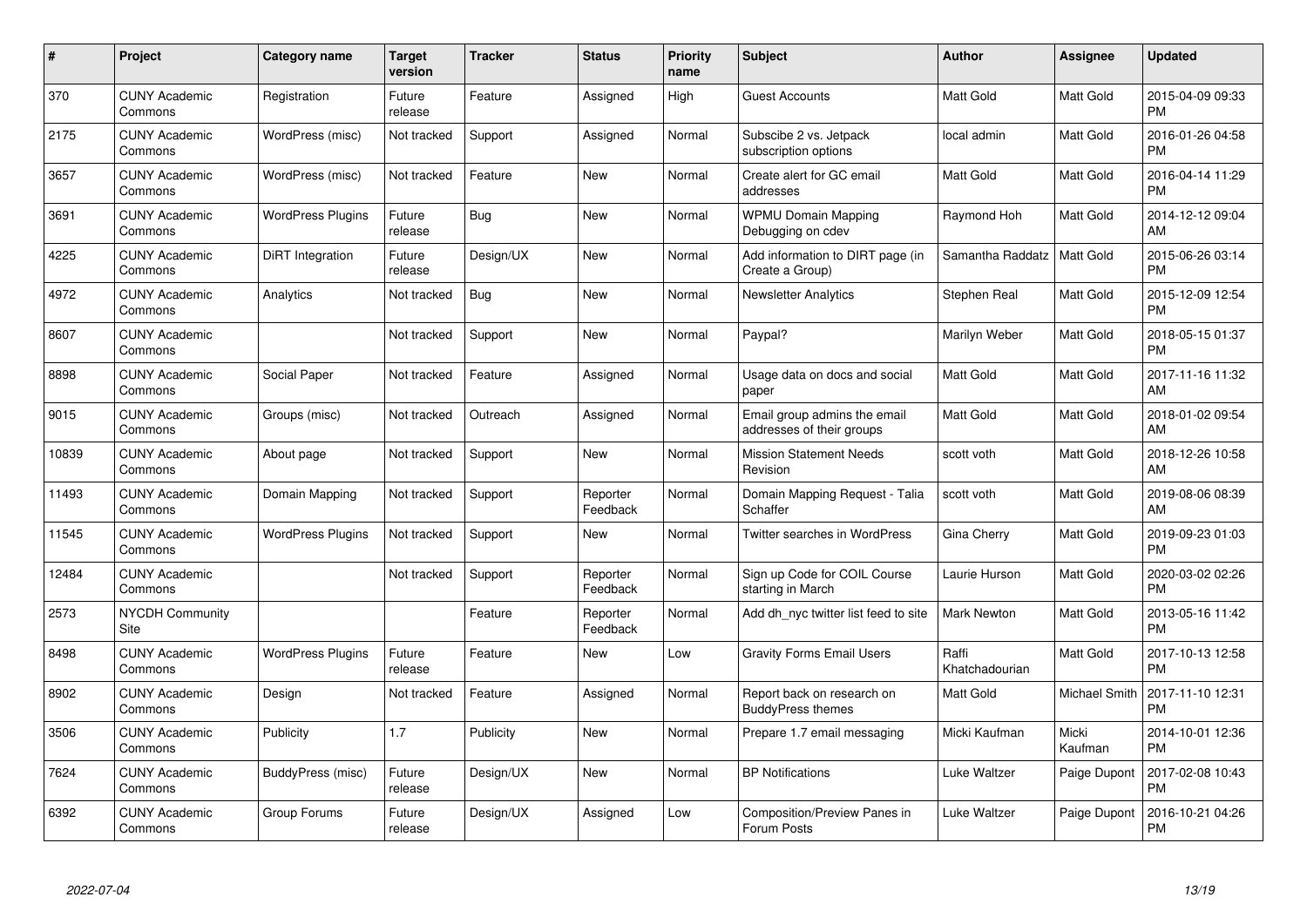| #     | Project                         | <b>Category name</b>      | <b>Target</b><br>version | <b>Tracker</b> | <b>Status</b>        | <b>Priority</b><br>name | <b>Subject</b>                                                                       | <b>Author</b>           | <b>Assignee</b>    | <b>Updated</b>                |
|-------|---------------------------------|---------------------------|--------------------------|----------------|----------------------|-------------------------|--------------------------------------------------------------------------------------|-------------------------|--------------------|-------------------------------|
| 11393 | <b>CUNY Academic</b><br>Commons |                           | Not tracked              | Publicity      | New                  | Normal                  | After 1.15 release, ceate a hero<br>slide and post about adding a site<br>to a group | scott voth              | Patrick<br>Sweeney | 2019-05-14 10:32<br>AM        |
| 5691  | <b>CUNY Academic</b><br>Commons | <b>Blogs (BuddyPress)</b> | Future<br>release        | <b>Bug</b>     | Assigned             | High                    | Differing numbers on Sites display                                                   | <b>Matt Gold</b>        | Raymond<br>Hoh     | 2016-06-13 01:37<br><b>PM</b> |
| 6644  | <b>CUNY Academic</b><br>Commons |                           | Not tracked              | <b>Bug</b>     | Reporter<br>Feedback | High                    | White Screen at Login Pge                                                            | Luke Waltzer            | Raymond<br>Hoh     | 2016-11-21 10:34<br><b>PM</b> |
| 13457 | <b>CUNY Academic</b><br>Commons | Group Forums              | 2.0.3                    | <b>Bug</b>     | New                  | High                    | Forum post not sending<br>notifications                                              | Filipa Calado           | Raymond<br>Hoh     | 2022-06-29 11:32<br>AM        |
| 3192  | <b>CUNY Academic</b><br>Commons | Group Forums              | Future<br>release        | Feature        | Assigned             | Normal                  | Customizable forum views for<br>bbPress 2.x group forums                             | Boone Gorges            | Raymond<br>Hoh     | 2015-11-09 12:47<br><b>PM</b> |
| 3369  | <b>CUNY Academic</b><br>Commons | Reply By Email            | Not tracked              | Outreach       | Hold                 | Normal                  | Release reply by email to WP<br>plugin directory                                     | <b>Matt Gold</b>        | Raymond<br>Hoh     | 2016-03-01 12:46<br><b>PM</b> |
| 3492  | <b>CUNY Academic</b><br>Commons | <b>WordPress Themes</b>   | Future<br>release        | Support        | Assigned             | Normal                  | Add CBOX theme to the<br>Commons                                                     | scott voth              | Raymond<br>Hoh     | 2014-10-08 05:55<br><b>PM</b> |
| 3517  | <b>CUNY Academic</b><br>Commons | My Commons                | Future<br>release        | Feature        | Assigned             | Normal                  | Mute/Unmute My Commons<br>updates                                                    | <b>Matt Gold</b>        | Raymond<br>Hoh     | 2015-11-09 01:19<br><b>PM</b> |
| 3536  | <b>CUNY Academic</b><br>Commons | My Commons                | Future<br>release        | Feature        | Assigned             | Normal                  | Infinite Scroll on My Commons<br>page                                                | <b>Matt Gold</b>        | Raymond<br>Hoh     | 2015-04-13 04:42<br><b>PM</b> |
| 3577  | <b>CUNY Academic</b><br>Commons | My Commons                | Future<br>release        | Design/UX      | Assigned             | Normal                  | Replies to items in My Commons                                                       | Matt Gold               | Raymond<br>Hoh     | 2015-04-09 05:19<br><b>PM</b> |
| 3662  | <b>CUNY Academic</b><br>Commons | <b>SEO</b>                | Future<br>release        | Feature        | Assigned             | Normal                  | Duplicate Content/SEO/Google<br>issues                                               | <b>Matt Gold</b>        | Raymond<br>Hoh     | 2015-04-13 04:37<br><b>PM</b> |
| 3939  | <b>CUNY Academic</b><br>Commons | <b>WordPress Plugins</b>  | Future<br>release        | Bug            | Hold                 | Normal                  | Activity stream support for<br>Co-Authors Plus plugin                                | Raymond Hoh             | Raymond<br>Hoh     | 2015-11-09 06:13<br><b>PM</b> |
| 4388  | <b>CUNY Academic</b><br>Commons | WordPress (misc)          | Future<br>release        | Bug            | Assigned             | Normal                  | Repeated request for<br>authentication.                                              | Alice.Lynn<br>McMichael | Raymond<br>Hoh     | 2015-08-11 07:35<br><b>PM</b> |
| 5282  | <b>CUNY Academic</b><br>Commons | Social Paper              | Future<br>release        | Bug            | New                  | Normal                  | Replying via email directs to paper<br>but not individual comment.                   | Marilyn Weber           | Raymond<br>Hoh     | 2016-03-02 01:48<br><b>PM</b> |
| 6671  | <b>CUNY Academic</b><br>Commons | Reply By Email            | Not tracked              | Bug            | Assigned             | Normal                  | "Post too often" RBE error<br>message                                                | <b>Matt Gold</b>        | Raymond<br>Hoh     | 2016-11-11 09:55<br>AM        |
| 6995  | <b>CUNY Academic</b><br>Commons | Home Page                 | Not tracked              | <b>Bug</b>     | Assigned             | Normal                  | member filter on homepage not<br>working                                             | <b>Matt Gold</b>        | Raymond<br>Hoh     | 2016-12-11 09:46<br><b>PM</b> |
| 7115  | <b>CUNY Academic</b><br>Commons | Groups (misc)             | Future<br>release        | Feature        | Reporter<br>Feedback | Normal                  | make licensing info clear during<br>group creation                                   | <b>Matt Gold</b>        | Raymond<br>Hoh     | 2020-12-08 11:32<br>AM        |
| 7928  | <b>CUNY Academic</b><br>Commons | Group Forums              | Not tracked              | <b>Bug</b>     | New                  | Normal                  | Duplicate Forum post                                                                 | Luke Waltzer            | Raymond<br>Hoh     | 2017-04-11 09:27<br><b>PM</b> |
| 8976  | <b>CUNY Academic</b><br>Commons | Reply By Email            | Not tracked              | Feature        | Assigned             | Normal                  | Package RBE new topics posting?                                                      | Matt Gold               | Raymond<br>Hoh     | 2017-12-04 02:34<br><b>PM</b> |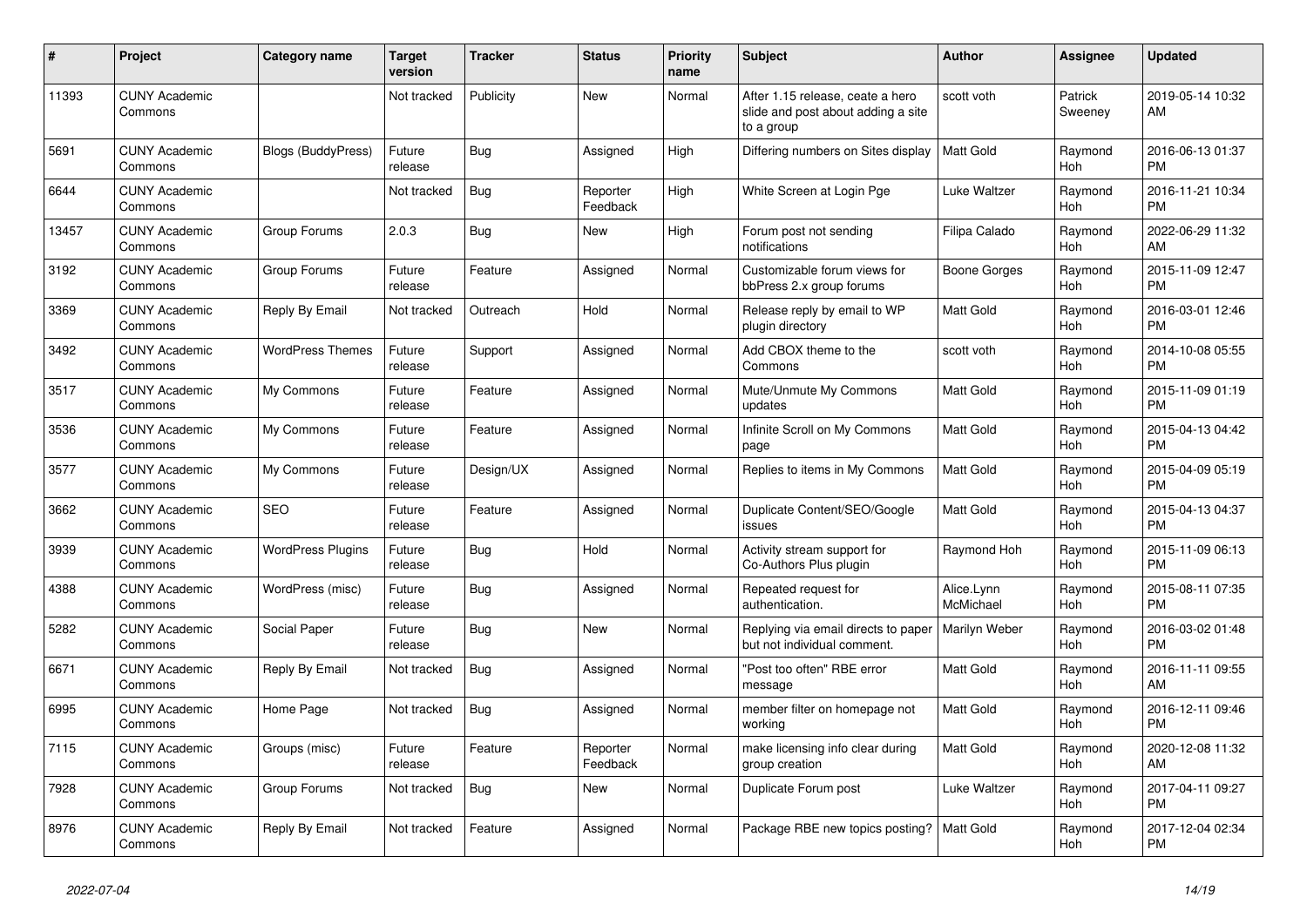| $\#$  | Project                         | <b>Category name</b>     | Target<br>version | <b>Tracker</b> | <b>Status</b>        | Priority<br>name | <b>Subject</b>                                                  | <b>Author</b>    | <b>Assignee</b> | <b>Updated</b>                |
|-------|---------------------------------|--------------------------|-------------------|----------------|----------------------|------------------|-----------------------------------------------------------------|------------------|-----------------|-------------------------------|
| 8991  | <b>CUNY Academic</b><br>Commons | Reply By Email           | Not tracked       | <b>Bug</b>     | Hold                 | Normal           | RBE duplicate email message<br>issue                            | <b>Matt Gold</b> | Raymond<br>Hoh  | 2018-02-18 08:53<br><b>PM</b> |
| 9060  | <b>CUNY Academic</b><br>Commons | Commons In A Box         | Not tracked       | Bug            | Hold                 | Normal           | Problems with CBox image library<br>upload                      | Lisa Rhody       | Raymond<br>Hoh  | 2018-01-10 03:26<br><b>PM</b> |
| 9346  | <b>CUNY Academic</b><br>Commons | WordPress (misc)         | Not tracked       | Bug            | <b>New</b>           | Normal           | Clone cetls.bmcc.cuny.edu for<br>development                    | Owen Roberts     | Raymond<br>Hoh  | 2018-03-06 05:35<br><b>PM</b> |
| 9729  | <b>CUNY Academic</b><br>Commons | <b>SEO</b>               | Not tracked       | Support        | <b>New</b>           | Normal           | 503 Errors showing on<br>newlaborforum.cuny.edu                 | Diane Krauthamer | Raymond<br>Hoh  | 2018-05-22 04:48<br><b>PM</b> |
| 10262 | <b>CUNY Academic</b><br>Commons |                          | Not tracked       | Bug            | Reporter<br>Feedback | Normal           | Newsletter Plugin: Broken Image<br>at Bottom of All Newsletters | Mark Webb        | Raymond<br>Hoh  | 2018-08-30 05:17<br><b>PM</b> |
| 10659 | <b>CUNY Academic</b><br>Commons | Group Forums             | Future<br>release | Feature        | Assigned             | Normal           | Post to multiple groups via email                               | <b>Matt Gold</b> | Raymond<br>Hoh  | 2018-11-15 12:54<br>AM        |
| 11149 | <b>CUNY Academic</b><br>Commons |                          | Not tracked       | Support        | Reporter<br>Feedback | Normal           | comments getting blocked                                        | Marilyn Weber    | Raymond<br>Hoh  | 2019-03-26 11:40<br>AM        |
| 11243 | <b>CUNY Academic</b><br>Commons | BuddyPress (misc)        | Future<br>release | Bug            | <b>New</b>           | Normal           | Audit bp-custom.php                                             | Raymond Hoh      | Raymond<br>Hoh  | 2022-04-26 11:59<br>AM        |
| 11624 | <b>CUNY Academic</b><br>Commons | WordPress (misc)         | Not tracked       | Support        | New                  | Normal           | Change pages into posts or swap<br>database for a Commons site? | Stephen Klein    | Raymond<br>Hoh  | 2019-07-09 11:04<br>AM        |
| 11649 | <b>CUNY Academic</b><br>Commons | <b>WordPress Plugins</b> | 2.0.3             | <b>Bug</b>     | In Progress          | Normal           | CC license displayed on every<br>page                           | Gina Cherry      | Raymond<br>Hoh  | 2022-06-29 11:32<br>AM        |
| 12004 | <b>CUNY Academic</b><br>Commons |                          | Not tracked       | Support        | Reporter<br>Feedback | Normal           | Notifications for spam blog<br>comments                         | Gina Cherry      | Raymond<br>Hoh  | 2019-11-01 12:05<br><b>PM</b> |
| 12741 | <b>CUNY Academic</b><br>Commons | <b>WordPress Plugins</b> | Not tracked       | Support        | Reporter<br>Feedback | Normal           | <b>Tableau Public Viz Block</b>                                 | Marilyn Weber    | Raymond<br>Hoh  | 2020-05-12 11:00<br>AM        |
| 13286 | <b>CUNY Academic</b><br>Commons |                          | Not tracked       | Support        | New                  | Normal           | problem connecting with<br><b>WordPress app</b>                 | Marilyn Weber    | Raymond<br>Hoh  | 2020-09-08 11:16<br>AM        |
| 13328 | <b>CUNY Academic</b><br>Commons | Group Forums             | Not tracked       | <b>Bug</b>     | Reporter<br>Feedback | Normal           | cross-posting in two related<br>groups                          | Marilyn Weber    | Raymond<br>Hoh  | 2020-09-15 10:39<br><b>PM</b> |
| 13358 | <b>CUNY Academic</b><br>Commons | Group Forums             | Future<br>release | Feature        | New                  | Normal           | Improved UI for group forum<br>threading settings               | Boone Gorges     | Raymond<br>Hoh  | 2021-11-19 12:27<br><b>PM</b> |
| 13430 | <b>CUNY Academic</b><br>Commons | Reply By Email           | Not tracked       | Bug            | New                  | Normal           | Delay in RBE                                                    | Luke Waltzer     | Raymond<br>Hoh  | 2020-10-13 11:16<br>AM        |
| 13946 | <b>CUNY Academic</b><br>Commons | <b>WordPress Plugins</b> | 2.1.0             | Support        | Assigned             | Normal           | <b>Custom Embed handler For</b><br>OneDrive files               | scott voth       | Raymond<br>Hoh  | 2022-05-26 10:46<br>AM        |
| 14496 | <b>CUNY Academic</b><br>Commons | Domain Mapping           | Future<br>release | Bug            | New                  | Normal           | Mapped domain SSO uses<br>third-party cookies                   | Raymond Hoh      | Raymond<br>Hoh  | 2021-05-24 04:03<br><b>PM</b> |
| 14983 | CUNY Academic<br>Commons        | WordPress (misc)         | Not tracked       | Support        | Reporter<br>Feedback | Normal           | "Read More" tag not working                                     | Rebecca Krisel   | Raymond<br>Hoh  | 2021-11-23 01:17<br><b>PM</b> |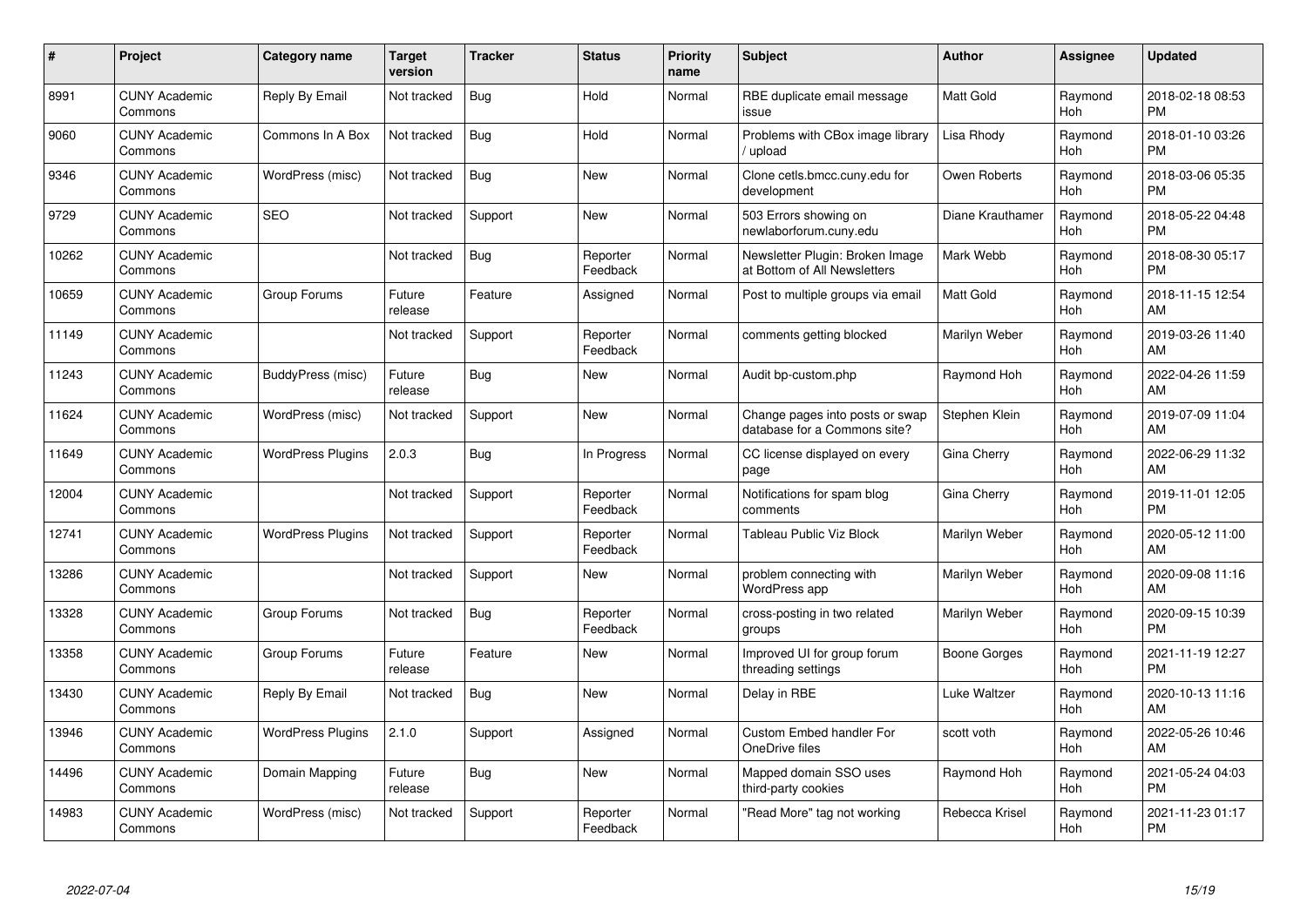| #     | Project                         | <b>Category name</b>       | <b>Target</b><br>version | <b>Tracker</b> | <b>Status</b>        | Priority<br>name | <b>Subject</b>                                                                | Author                  | <b>Assignee</b>       | <b>Updated</b>                |
|-------|---------------------------------|----------------------------|--------------------------|----------------|----------------------|------------------|-------------------------------------------------------------------------------|-------------------------|-----------------------|-------------------------------|
| 14994 | <b>CUNY Academic</b><br>Commons | cdev.gc.cuny.edu           | Not tracked              | Support        | In Progress          | Normal           | Clear Cache on CDEV                                                           | scott voth              | Raymond<br>Hoh        | 2021-12-07 03:51<br><b>PM</b> |
| 15516 | <b>CUNY Academic</b><br>Commons | <b>WordPress Plugins</b>   |                          | <b>Bug</b>     | Reporter<br>Feedback | Normal           | Can't publish or save draft of post<br>on wordpress.com                       | Raffi<br>Khatchadourian | Raymond<br>Hoh        | 2022-03-02 05:52<br><b>PM</b> |
| 16110 | <b>CUNY Academic</b><br>Commons |                            |                          | Support        | Reporter<br>Feedback | Normal           | remove Creative Commons<br>license from pages?                                | Marilyn Weber           | Raymond<br>Hoh        | 2022-05-17 06:11<br><b>PM</b> |
| 16177 | <b>CUNY Academic</b><br>Commons | Reply By Email             |                          | Bug            | New                  | Normal           | Switch to Inbound mode for RBE                                                | Raymond Hoh             | Raymond<br>Hoh        | 2022-05-30 04:32<br><b>PM</b> |
| 16245 | <b>CUNY Academic</b><br>Commons | WordPress (misc)           |                          | Bug            | Reporter<br>Feedback | Normal           | Save Button missing on<br>WordPress Profile page                              | scott voth              | Raymond<br>Hoh        | 2022-06-16 03:09<br><b>PM</b> |
| 16319 | <b>CUNY Academic</b><br>Commons | <b>WordPress Plugins</b>   | 2.0.3                    | Bug            | New                  | Normal           | Request for Events Calendar Pro<br>5.14.2 update                              | Raymond Hoh             | Raymond<br>Hoh        | 2022-07-01 04:16<br><b>PM</b> |
| 2571  | <b>NYCDH Community</b><br>Site  |                            |                          | Feature        | Assigned             | Normal           | Add Google custom search box to<br>homepage                                   | Mark Newton             | Raymond<br>Hoh        | 2013-05-18 07:49<br><b>PM</b> |
| 2574  | <b>NYCDH Community</b><br>Site  |                            |                          | Feature        | Assigned             | Normal           | Add Way to Upload Files to<br>Groups                                          | Mark Newton             | Raymond<br>Hoh        | 2013-05-18 07:46<br><b>PM</b> |
| 8992  | <b>NYCDH Community</b><br>Site  |                            |                          | <b>Bug</b>     | Assigned             | Normal           | Multiple RBE error reports                                                    | Matt Gold               | Raymond<br>Hoh        | 2017-12-11 05:43<br><b>PM</b> |
| 333   | <b>CUNY Academic</b><br>Commons | <b>Email Notifications</b> | Future<br>release        | Feature        | Assigned             | Low              | Delay Forum Notification Email<br>Delivery Until After Editing Period<br>Ends | Matt Gold               | Raymond<br>Hoh        | 2015-11-09 06:01<br><b>PM</b> |
| 1192  | <b>CUNY Academic</b><br>Commons | <b>Group Files</b>         | Future<br>release        | Feature        | Assigned             | Low              | When posting group files, allow<br>users to add a category without<br>saving  | <b>Matt Gold</b>        | Raymond<br>Hoh        | 2015-11-09 05:53<br><b>PM</b> |
| 4535  | <b>CUNY Academic</b><br>Commons | My Commons                 | Future<br>release        | <b>Bug</b>     | New                  | Low              | My Commons filter issue                                                       | scott voth              | Raymond<br>Hoh        | 2015-09-01 11:17<br>AM        |
| 5016  | <b>CUNY Academic</b><br>Commons | Events                     | Future<br>release        | Feature        | Assigned             | Low              | Allow comments to be posted on<br>events                                      | <b>Matt Gold</b>        | Raymond<br>Hoh        | 2019-03-01 02:23<br><b>PM</b> |
| 6749  | <b>CUNY Academic</b><br>Commons | Events                     | Future<br>release        | Bug            | New                  | Low              | BPEO iCal request can trigger<br>very large number of DB queries              | Boone Gorges            | Raymond<br><b>Hoh</b> | 2016-11-15 10:09<br><b>PM</b> |
| 11971 | <b>CUNY Academic</b><br>Commons | <b>Email Notifications</b> | Future<br>release        | Bug            | Reporter<br>Feedback | Low              | Pictures obscured in emailed post<br>notifications                            | Marilyn Weber           | Raymond<br>Hoh        | 2019-11-21 01:14<br><b>PM</b> |
| 497   | <b>CUNY Academic</b><br>Commons | <b>WordPress Plugins</b>   | Future<br>release        | Feature        | Assigned             | Normal           | Drag and Drop Ordering on<br>Gallery Post Plugin                              | Matt Gold               | Ron Rennick           | 2015-11-09 06:18<br>PM        |
| 308   | <b>CUNY Academic</b><br>Commons | Registration               | Future<br>release        | Feature        | New                  | Normal           | Group recommendations for<br>signup process                                   | <b>Boone Gorges</b>     | Samantha<br>Raddatz   | 2015-11-09 05:07<br><b>PM</b> |
| 481   | <b>CUNY Academic</b><br>Commons | Groups (misc)              | Future<br>release        | Feature        | Assigned             | Normal           | ability to archive inactive groups<br>and blogs                               | Michael Mandiberg       | Samantha<br>Raddatz   | 2015-11-09 05:56<br><b>PM</b> |
| 653   | <b>CUNY Academic</b><br>Commons | Group Blogs                | Future<br>release        | Feature        | Assigned             | Normal           | Redesign Integration of Groups<br>and Blogs                                   | Matt Gold               | Samantha<br>Raddatz   | 2015-11-09 05:40<br><b>PM</b> |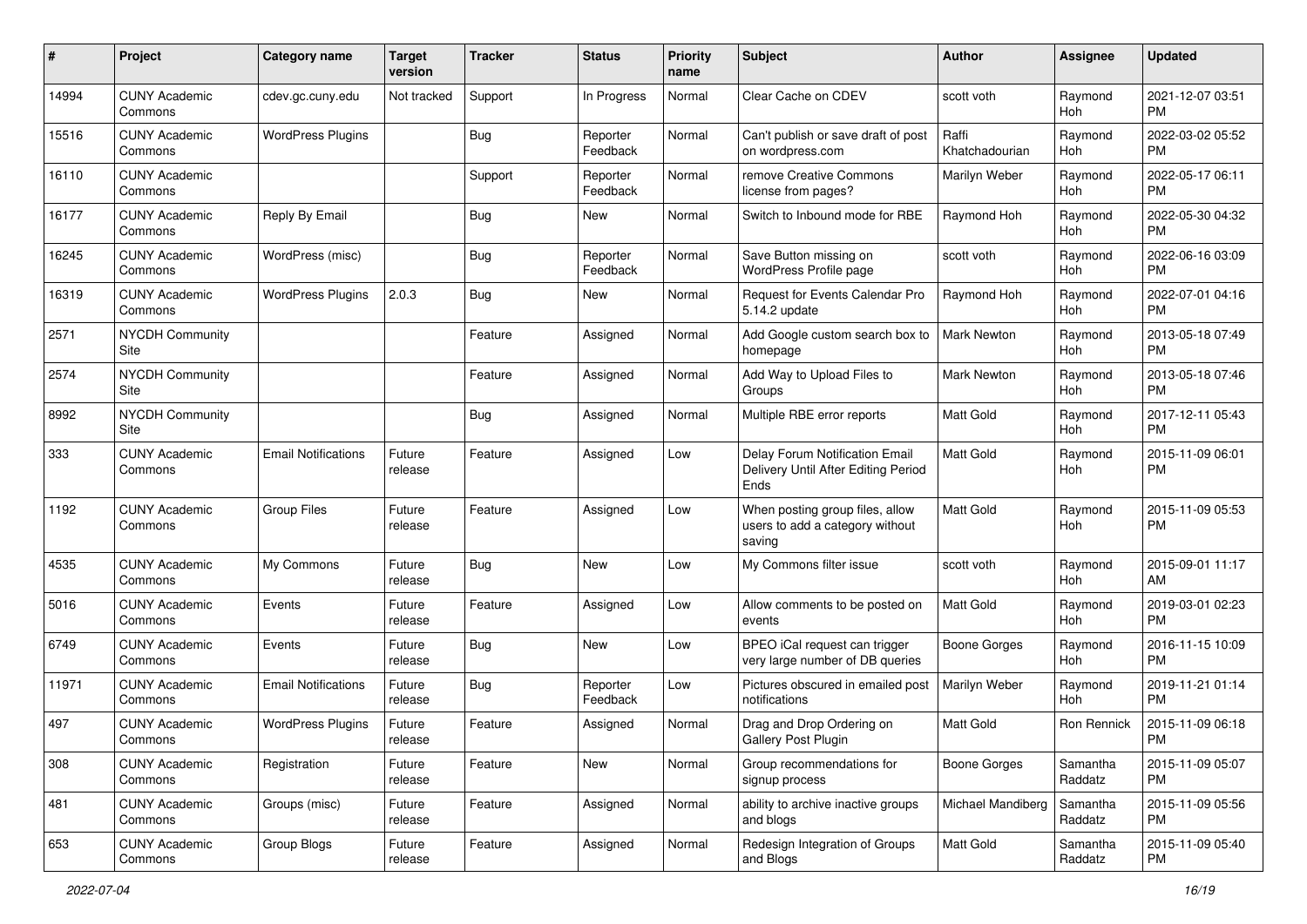| $\#$ | Project                         | <b>Category name</b>    | <b>Target</b><br>version | <b>Tracker</b> | <b>Status</b>        | <b>Priority</b><br>name | <b>Subject</b>                                                        | <b>Author</b>           | Assignee            | <b>Updated</b>                |
|------|---------------------------------|-------------------------|--------------------------|----------------|----------------------|-------------------------|-----------------------------------------------------------------------|-------------------------|---------------------|-------------------------------|
| 1105 | <b>CUNY Academic</b><br>Commons | WordPress (misc)        | Future<br>release        | Feature        | Assigned             | Normal                  | Rephrase Blog Privacy Options                                         | <b>Matt Gold</b>        | Samantha<br>Raddatz | 2015-11-09 06:19<br><b>PM</b> |
| 3458 | <b>CUNY Academic</b><br>Commons | Groups (misc)           | Future<br>release        | Feature        | Assigned             | Normal                  | Filter Members of Group by<br>Campus                                  | Michael Smith           | Samantha<br>Raddatz | 2014-09-26 08:32<br><b>PM</b> |
| 3473 | <b>CUNY Academic</b><br>Commons | User Experience         | Future<br>release        | Feature        | Assigned             | Normal                  | Commons profile: Add help info<br>about "Positions" replacing "title" | Keith Miyake            | Samantha<br>Raddatz | 2015-11-09 02:28<br><b>PM</b> |
| 4027 | <b>CUNY Academic</b><br>Commons | Commons In A Box        | Not tracked              | Design/UX      | Assigned             | Normal                  | Usability review of CBOX update<br>procedures                         | Matt Gold               | Samantha<br>Raddatz | 2015-05-11 06:36<br><b>PM</b> |
| 4221 | <b>CUNY Academic</b><br>Commons | Group Forums            | Future<br>release        | Design/UX      | Assigned             | Normal                  | Add 'Number of Posts' display<br>option to Forum page                 | Samantha Raddatz        | Samantha<br>Raddatz | 2015-06-26 02:21<br><b>PM</b> |
| 4226 | <b>CUNY Academic</b><br>Commons | <b>BuddyPress Docs</b>  | Future<br>release        | Design/UX      | <b>New</b>           | Normal                  | Add option to connect a Doc with<br>a Group                           | Samantha Raddatz        | Samantha<br>Raddatz | 2015-09-09 04:08<br><b>PM</b> |
| 4235 | <b>CUNY Academic</b><br>Commons |                         | Not tracked              | Design/UX      | Assigned             | Normal                  | Explore user experience around<br>comments on forum topics vs docs    | Matt Gold               | Samantha<br>Raddatz | 2015-07-21 10:23<br>AM        |
| 4253 | <b>CUNY Academic</b><br>Commons | <b>Public Portfolio</b> | Future<br>release        | Design/UX      | <b>New</b>           | Normal                  | Encourage users to add portfolio<br>content                           | Samantha Raddatz        | Samantha<br>Raddatz | 2015-07-07 11:32<br>AM        |
| 4404 | <b>CUNY Academic</b><br>Commons | <b>Public Portfolio</b> | Future<br>release        | Design/UX      | Assigned             | Normal                  | Change color of permissions info<br>on portfolio editing interface    | <b>Matt Gold</b>        | Samantha<br>Raddatz | 2015-08-11 05:28<br><b>PM</b> |
| 4622 | <b>CUNY Academic</b><br>Commons | <b>Public Portfolio</b> | Future<br>release        | Design/UX      | <b>New</b>           | Normal                  | <b>Profile Visibility Settings</b>                                    | Samantha Raddatz        | Samantha<br>Raddatz | 2015-09-21 12:18<br><b>PM</b> |
| 4661 | <b>CUNY Academic</b><br>Commons | <b>User Experience</b>  | Future<br>release        | Bug            | Assigned             | Normal                  | Simplify Events text                                                  | Matt Gold               | Samantha<br>Raddatz | 2015-10-02 09:06<br><b>PM</b> |
| 4986 | <b>CUNY Academic</b><br>Commons | ZenDesk                 | Not tracked              | Support        | Assigned             | Normal                  | Prepare documentation for<br>Zendesk re web widget                    | Matt Gold               | Samantha<br>Raddatz | 2016-02-25 03:09<br><b>PM</b> |
| 5183 | <b>CUNY Academic</b><br>Commons | Social Paper            | Future<br>release        | Design/UX      | New                  | Normal                  | Creating a new paper when<br>viewing an existing paper                | Raffi<br>Khatchadourian | Samantha<br>Raddatz | 2016-02-02 12:09<br><b>PM</b> |
| 5225 | <b>CUNY Academic</b><br>Commons | Registration            | Future<br>release        | Feature        | Assigned             | Normal                  | On-boarding Issues                                                    | Luke Waltzer            | Samantha<br>Raddatz | 2016-02-12 02:58<br><b>PM</b> |
| 5298 | <b>CUNY Academic</b><br>Commons |                         | Not tracked              | Publicity      | New                  | Normal                  | Survey Pop-Up Text                                                    | Samantha Raddatz        | Samantha<br>Raddatz | 2016-03-22 12:27<br><b>PM</b> |
| 5317 | <b>CUNY Academic</b><br>Commons | Group Blogs             | Not tracked              | Bug            | Reporter<br>Feedback | Normal                  | Notifications of New Post Didn't<br>Come                              | Luke Waltzer            | Samantha<br>Raddatz | 2016-03-21 10:41<br><b>PM</b> |
| 5397 | <b>CUNY Academic</b><br>Commons | Social Paper            | Future<br>release        | Feature        | New                  | Normal                  | frustrating to have to<br>enable/disable in SP                        | Marilyn Weber           | Samantha<br>Raddatz | 2016-04-20 03:39<br><b>PM</b> |
| 310  | <b>CUNY Academic</b><br>Commons | BuddyPress (misc)       | Future<br>release        | Feature        | Assigned             | Low                     | <b>Friend Request Email</b>                                           | Matt Gold               | Samantha<br>Raddatz | 2015-11-09 05:08<br><b>PM</b> |
| 1456 | <b>CUNY Academic</b><br>Commons | Group Invitations       | Future<br>release        | Feature        | Reporter<br>Feedback | Low                     | Invite to Group Button from Profile<br>Field                          | <b>Matt Gold</b>        | Samantha<br>Raddatz | 2015-11-09 05:59<br><b>PM</b> |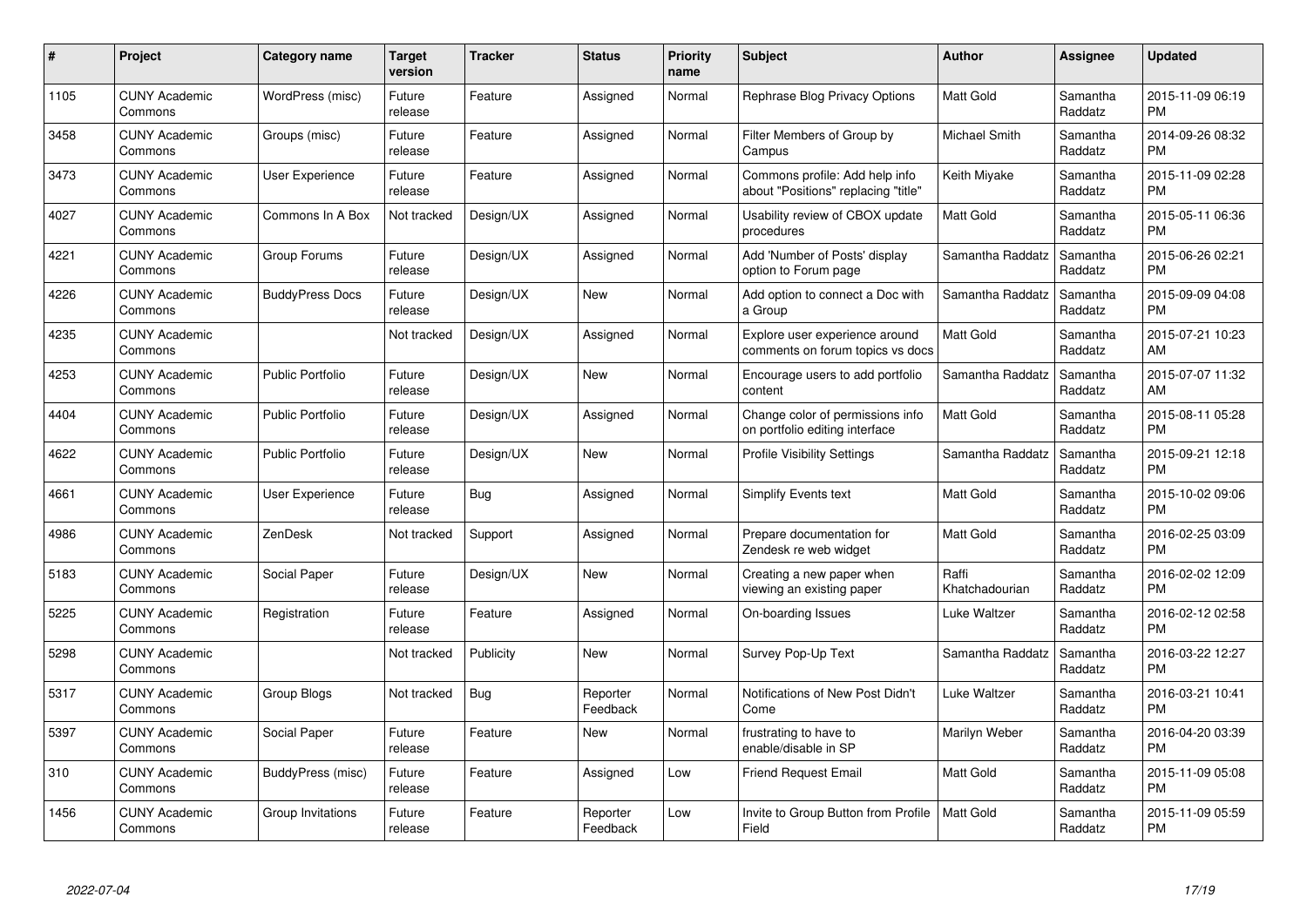| #     | Project                         | <b>Category name</b>        | <b>Target</b><br>version | <b>Tracker</b> | <b>Status</b>        | <b>Priority</b><br>name | Subject                                                                                                                                               | Author                 | <b>Assignee</b>     | <b>Updated</b>                |
|-------|---------------------------------|-----------------------------|--------------------------|----------------|----------------------|-------------------------|-------------------------------------------------------------------------------------------------------------------------------------------------------|------------------------|---------------------|-------------------------------|
| 5050  | <b>CUNY Academic</b><br>Commons | Social Paper                | Future<br>release        | Feature        | <b>New</b>           | Low                     | Making comments visible in SP<br>editing mode (SP suggestion #1)                                                                                      | Marilyn Weber          | Samantha<br>Raddatz | 2019-09-17 11:10<br><b>PM</b> |
| 5053  | <b>CUNY Academic</b><br>Commons | Social Paper                | Future<br>release        | Feature        | New                  | Low                     | Scrollable menu to add readers<br>(SP suggestion #4)                                                                                                  | Marilyn Weber          | Samantha<br>Raddatz | 2016-04-21 05:21<br><b>PM</b> |
| 5058  | <b>CUNY Academic</b><br>Commons | Social Paper                | Future<br>release        | Feature        | <b>New</b>           | Low                     | Can there be a clearer signal that<br>even when comments have<br>already been made you add<br>comments by clicking on the side?<br>(SP suggestion #5) | Marilyn Weber          | Samantha<br>Raddatz | 2016-02-11 10:24<br><b>PM</b> |
| 10439 | <b>CUNY Academic</b><br>Commons | Design                      | 2.1.0                    | Design/UX      | <b>New</b>           | Normal                  | Create Style Guide for Commons                                                                                                                        | Sonja Leix             | Sara Cannon         | 2022-06-28 01:43<br><b>PM</b> |
| 10580 | <b>CUNY Academic</b><br>Commons | Information<br>Architecture | Future<br>release        | Design/UX      | New                  | Normal                  | Primary nav item review                                                                                                                               | Boone Gorges           | Sara Cannon         | 2022-06-28 01:29<br><b>PM</b> |
| 2612  | <b>CUNY Academic</b><br>Commons |                             | Not tracked              | Publicity      | Assigned             | Normal                  | Pinterest site for the Commons                                                                                                                        | local admin            | Sarah<br>Morgano    | 2016-03-04 11:19<br>AM        |
| 3510  | <b>CUNY Academic</b><br>Commons | Publicity                   | 1.7                      | Publicity      | Assigned             | Normal                  | Post on the News Blog re: 'My<br>Commons'                                                                                                             | Micki Kaufman          | Sarah<br>Morgano    | 2014-10-15 11:18<br>AM        |
| 3511  | <b>CUNY Academic</b><br>Commons | Publicity                   | 1.7                      | Publicity      | Assigned             | Normal                  | Social media for 1.7                                                                                                                                  | Micki Kaufman          | Sarah<br>Morgano    | 2014-10-14 03:32<br><b>PM</b> |
| 5826  | <b>CUNY Academic</b><br>Commons | <b>WordPress Plugins</b>    | Future<br>release        | Support        | Reporter<br>Feedback | Normal                  | <b>Remove Subscription Options</b><br>plugin from directory                                                                                           | Sarah Morgano          | Sarah<br>Morgano    | 2016-10-21 04:14<br><b>PM</b> |
| 636   | <b>CUNY Academic</b><br>Commons | WordPress (misc)            | Not tracked              | Support        | Assigned             | Normal                  | Create Lynda.com-like Table of<br>Contents for Prospective Tutorial<br>Screencasts                                                                    | <b>Matt Gold</b>       | scott voth          | 2016-02-23 03:12<br><b>PM</b> |
| 3524  | <b>CUNY Academic</b><br>Commons | Documentation               | Not tracked              | Documentation  | Assigned             | Normal                  | Post describing all you can do<br>when starting up a new blog/group                                                                                   | Matt Gold              | scott voth          | 2014-10-04 12:56<br><b>PM</b> |
| 3565  | <b>CUNY Academic</b><br>Commons | My Commons                  | Not tracked              | Documentation  | <b>New</b>           | Normal                  | Load Newest inconsistencies                                                                                                                           | Chris Stein            | scott voth          | 2015-11-09 01:16<br><b>PM</b> |
| 4222  | <b>CUNY Academic</b><br>Commons | User Experience             | Future<br>release        | Design/UX      | <b>New</b>           | Normal                  | Add information to 'Delete<br>Account' page                                                                                                           | Samantha Raddatz       | scott voth          | 2015-06-26 11:35<br>AM        |
| 6115  | <b>CUNY Academic</b><br>Commons | Publicity                   | Not tracked              | Feature        | Assigned             | Normal                  | create digital signage for GC                                                                                                                         | Matt Gold              | scott voth          | 2016-10-11 10:09<br><b>PM</b> |
| 9908  | <b>CUNY Academic</b><br>Commons |                             | Not tracked              | Feature        | New                  | Normal                  | Is it possible to send email<br>updates to users (or an email<br>address not on the list) for only a<br>single page AFTER being<br>prompted?          | <b>Michael Shields</b> | scott voth          | 2018-06-11 01:34<br><b>PM</b> |
| 11883 | <b>CUNY Academic</b><br>Commons | Help/Codex                  | Not tracked              | Support        | New                  | Normal                  | Need Embedding Help Page<br>Update (Tableau)                                                                                                          | Anthony Wheeler        | scott voth          | 2019-09-24 08:49<br>AM        |
| 12247 | <b>CUNY Academic</b><br>Commons | Publicity                   | Not tracked              | Support        | New                  | Normal                  | Screenshot of First Commons<br>Homepage                                                                                                               | scott voth             | scott voth          | 2020-01-14 12:08<br><b>PM</b> |